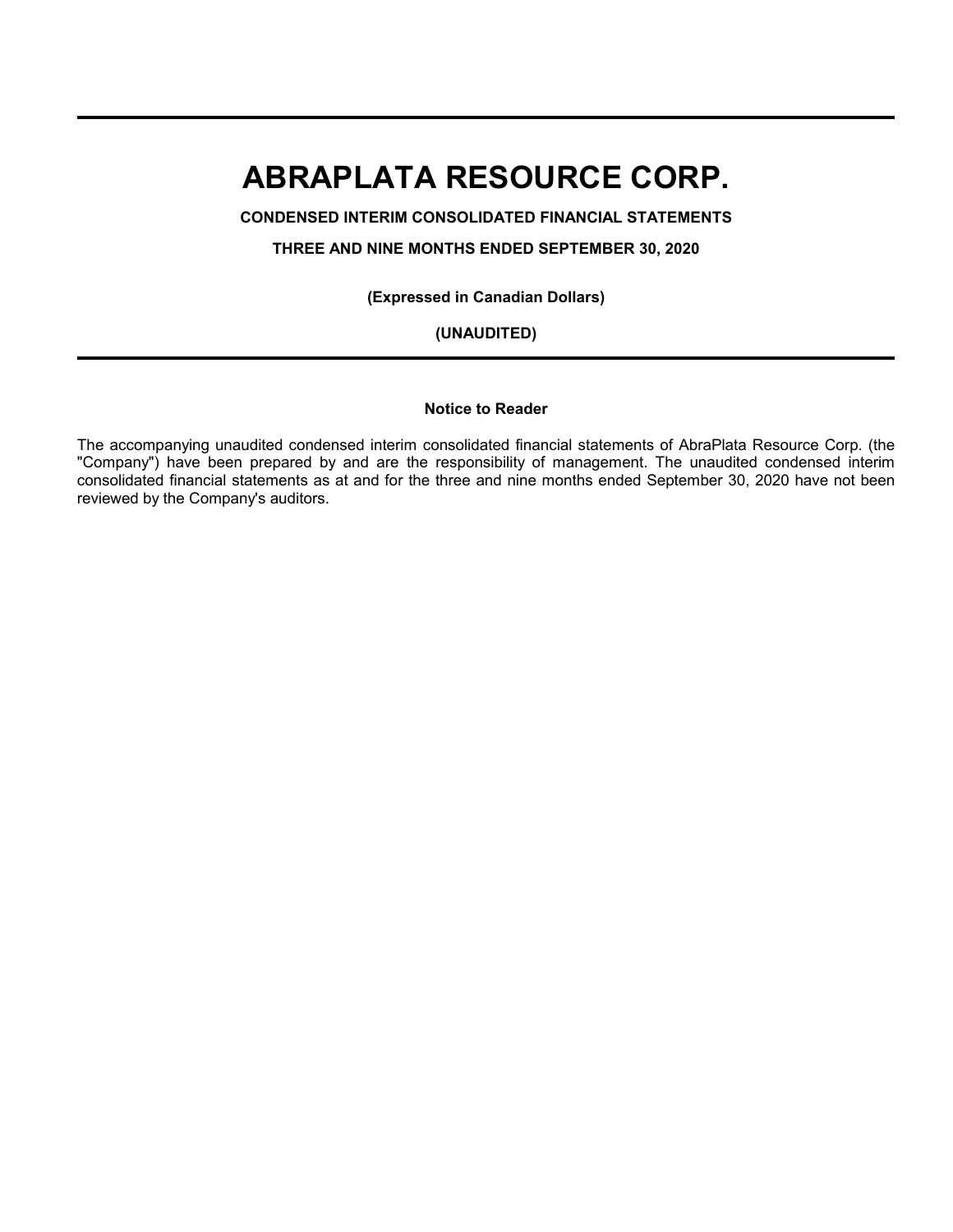**Condensed Interim Consolidated Statements of Financial Position**

**(Expressed in Canadian Dollars)**

**(Unaudited)**

| As at                                                                                                                                                                                     | September 30,<br>2020                                               | December 31,<br>2019                                   |
|-------------------------------------------------------------------------------------------------------------------------------------------------------------------------------------------|---------------------------------------------------------------------|--------------------------------------------------------|
| <b>Assets</b>                                                                                                                                                                             |                                                                     |                                                        |
| <b>Current assets</b>                                                                                                                                                                     |                                                                     |                                                        |
| Cash and cash equivalents                                                                                                                                                                 | \$24,466,971                                                        | \$<br>1,812,119                                        |
| Receivables                                                                                                                                                                               | 215,405                                                             | 190,791                                                |
| Prepaid expenses                                                                                                                                                                          | 133,398                                                             | 204,806                                                |
| Total current assets                                                                                                                                                                      | 24,815,774                                                          | 2,207,716                                              |
| Equipment                                                                                                                                                                                 | 421                                                                 | 2,225                                                  |
| Right-of-use asset (note 9)                                                                                                                                                               | 9,008                                                               | 39,231                                                 |
| Mineral property interests (note 7)                                                                                                                                                       | 16,132,966                                                          | 10,362,971                                             |
| <b>Total Assets</b>                                                                                                                                                                       | \$40,958,169                                                        | \$<br>12,612,143                                       |
| <b>Liabilities and Shareholders' Equity</b><br><b>Current liabilities</b><br>Accounts payable and accrued liabilities (note 12)<br>Lease liabilities (note 10)                            | 7,413,026<br>\$<br>5,332                                            | \$<br>1,245,901<br>33,970                              |
| <b>Total Liabilities</b>                                                                                                                                                                  | 7,418,358                                                           | 1,279,871                                              |
| <b>Shareholders' Equity</b><br>Share capital (note 11(b))<br>Reserves (notes 11 (c) and (d))<br>Shares to be issued<br>Accumulated other comprehensive loss<br><b>Accumulated deficit</b> | 48,561,642<br>11,114,251<br>33,492<br>(1,988,716)<br>(24, 180, 858) | 29,939,924<br>3,089,841<br>(1,817,239)<br>(19,880,254) |
| Total shareholders' equity                                                                                                                                                                | 33,539,811                                                          | 11,332,272                                             |
| <b>Total Liabilities and Equity</b>                                                                                                                                                       | \$40,958,169                                                        | \$<br>12,612,143                                       |

Nature of operations (note 1) Commitments (note 14) Subsequent events (note 15)

The notes to the unaudited condensed interim consolidated financial statements are an integral part of these statements.

Approved by the Board of Directors:

Director: *(s) " Flora Wood"*

Director: *(s) "Robert Bruggeman"*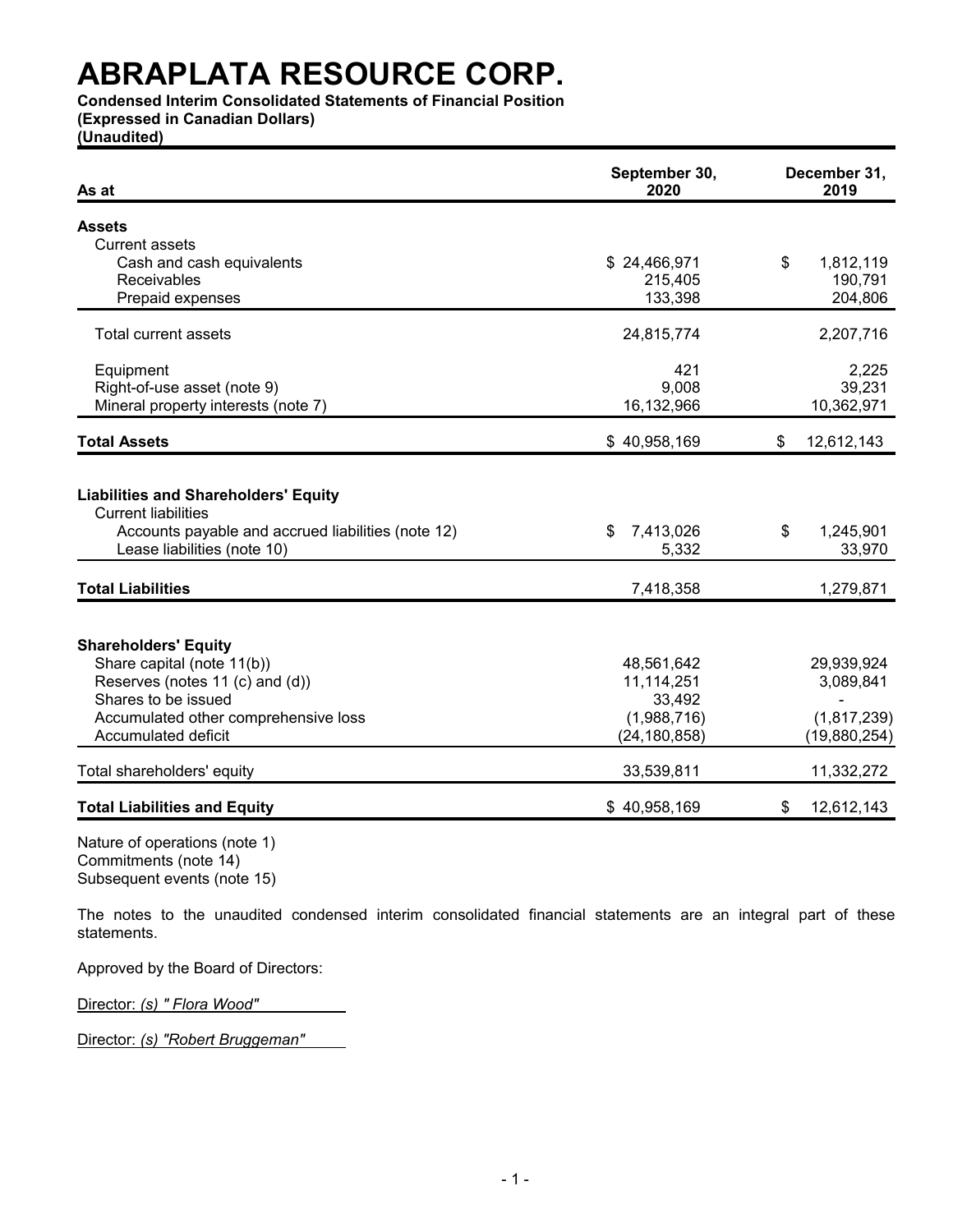**Condensed Interim Consolidated Statements of Loss and Comprehensive Loss** 

**(Expressed in Canadian Dollars)**

**(Unaudited)**

|                                                  | Three months ended<br>September 30, |               | September 30, | Nine months ended |                          |
|--------------------------------------------------|-------------------------------------|---------------|---------------|-------------------|--------------------------|
|                                                  | 2020                                | 2019          | 2020          |                   | 2019                     |
| <b>Administrative expenses</b>                   |                                     |               |               |                   |                          |
| \$                                               | 116,100                             | \$<br>26,090  | \$            | 324,454           | \$<br>124,077            |
| Consulting fees (note 12)<br>Insurance           |                                     |               |               |                   |                          |
|                                                  | 12,024                              | 2,558         |               | 23,324            | 7,289<br>L.              |
| Depreciation of right-of-use assets              | 6,557                               |               |               | 19,902            |                          |
| Investor relations                               | 20,199                              | 1,250         |               | 149,890           | 95,097                   |
| Office and administration (note 12)              | 151,587                             | 17,854        |               | 294,029           | 59,569                   |
| Professional fees (note 12)                      | 171,051                             | 111,510       |               | 313,973           | 186,225                  |
| Rent                                             | 6,881                               | (7, 594)      |               | 9,414             | (1,329)                  |
| Salaries and benefits                            | 92,500                              | 5,002         |               | 291,342           | 7,096                    |
| Share-based payments (notes 11 and 12)           | 57,670                              | (13,997)      |               | 309,567           | 94,781                   |
| Transfer agent and filing fees                   | 19,190                              | 16,908        |               | 65,405            | 34,761                   |
| <b>Travel</b>                                    | 419                                 | 2,057         |               | 8,293             | 2,370                    |
| Accretion of lease liabilities                   | 334                                 |               |               | 1,715             |                          |
| <b>Total administrative expenses</b>             | 654,512                             | 161,638       |               | 1,811,308         | 609,936                  |
| Evaluation and exploration expenses (note 8)     | 1,216,502                           | 50,228        |               | 2,120,803         | 150,530                  |
| Other (income) expenses                          |                                     |               |               |                   |                          |
| Write-off of mineral property interests (note 7) | 56,056                              |               |               | 56,056            |                          |
| Other expense(income)                            | 1,591                               | (88, 846)     |               | (12, 633)         | (155, 956)               |
| Foreign exchange                                 | 129,853                             | 47,677        |               | 294,357           | 49,747                   |
| Gain on net monetary position                    | 65,925                              | (10, 380)     |               | 30,713            | (73, 252)                |
| Total other expenses (income)                    | 253,425                             | (51, 549)     |               | 368,493           | (179, 461)               |
| Net loss for the period                          | 2,124,439                           | 160,317       |               | 4,300,604         | 581,005                  |
|                                                  |                                     |               |               |                   |                          |
| Other comprehensive (income) loss:               |                                     |               |               |                   |                          |
| Impact of hyperinflation                         | 45,103                              | (1,349,777)   |               | 371,895           | (2, 102, 353)            |
| Foreign currency translation adjustment          | (192, 486)                          | (303, 571)    |               | (200, 418)        | (2,505)                  |
| Total comprehensive loss (income)                |                                     |               |               |                   |                          |
| for the period<br>\$                             | 1,977,056                           | \$(1,493,031) | \$            |                   | 4,472,081 \$ (1,523,853) |
| \$<br>Basic and diluted loss per share           | 0.01                                | \$<br>(0.02)  | $\sqrt[6]{2}$ | 0.02              | \$<br>(0.02)             |
| Weighted average number of<br>shares outstanding | 340,791,246                         | 96,673,478    | 284,740,471   |                   | 91,267,705               |

The notes to the unaudited condensed interim consolidated financial statements are an integral part of these statements.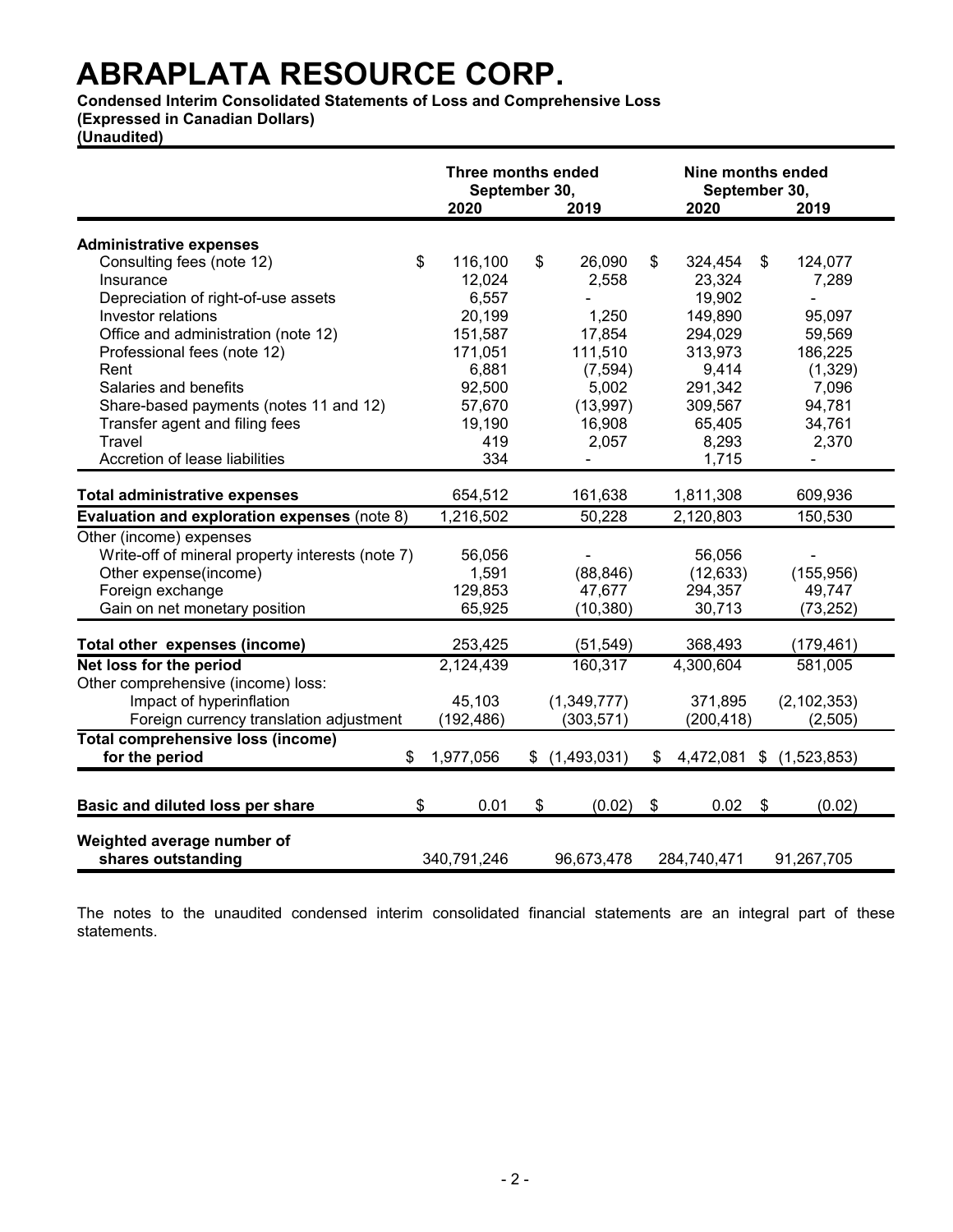**Condensed Interim Consolidated Statements of Changes in Shareholders' Equity**

# **(Expressed in Canadian Dollars)**

# **(Unaudited)**

|                                              | <b>Share Capital</b> |    |              |      |           |      |              |           |                          | <b>Shares to</b>      |             | Share-based<br>payment | Warrant | Accumulated | <b>Other Comprehensive Accumulated</b> |  |
|----------------------------------------------|----------------------|----|--------------|------|-----------|------|--------------|-----------|--------------------------|-----------------------|-------------|------------------------|---------|-------------|----------------------------------------|--|
|                                              | Number               |    | Amount       |      | be issued |      | reserve      | reserve   | Income (loss)            | <b>Deficit</b>        | Total       |                        |         |             |                                        |  |
| Balance, December 31, 2018                   | 81,673,478           | \$ | 21,316,200   |      |           | \$.  | 1,496,642 \$ | 561,316   | \$(1,980,334)            | $$(18,339,026)$ \$    | 3,054,798   |                        |         |             |                                        |  |
| Private placement, net of share issue costs  | 15,000,000           |    | 737,432      |      |           |      |              |           |                          |                       |             |                        |         |             |                                        |  |
| Stock options granted                        |                      |    |              |      | -         |      | 94,781       |           |                          |                       | 94,781      |                        |         |             |                                        |  |
| Foreign currency translation adjustment      |                      |    |              |      |           |      |              |           | 2,104,858                |                       | 2,104,858   |                        |         |             |                                        |  |
| Net loss for the period                      |                      |    |              |      |           |      |              |           |                          | (581,005)             | (581,005)   |                        |         |             |                                        |  |
| Balance, September 30, 2019                  | 96,673,478           |    | 22,053,632   |      |           | \$   | 1,591,423    | 561,316   | 124,524                  | $$$ (18,920,031) \$   | 5,410,864   |                        |         |             |                                        |  |
|                                              |                      |    |              |      |           |      |              |           |                          |                       |             |                        |         |             |                                        |  |
| Balance, December 31, 2019                   | 249,758,862          | \$ | 29,939,924   | - 35 |           | \$   | .731,728     | 1,358,113 | \$(1,817,239)            | $$(19,880,254)$ \$    | 11,332,272  |                        |         |             |                                        |  |
| Private placement, net of share issue costs  | 135, 144, 927        |    | 15,559,638   |      |           |      |              | 7,907,919 |                          |                       | 23,467,557  |                        |         |             |                                        |  |
| Shares issued from exercise of warrants      | 12,754,865           |    | 2,675,337    |      |           |      |              | (102,986) | $\overline{\phantom{0}}$ |                       | 2,572,351   |                        |         |             |                                        |  |
| Shares issued from exercise of stock options | 2,340,000            |    | 386,743      |      |           |      | (90,090)     |           | $\overline{\phantom{0}}$ |                       | 296,653     |                        |         |             |                                        |  |
| Proceeds of shares to be issued              |                      |    |              |      | 33,492    |      |              |           |                          |                       | 33,492      |                        |         |             |                                        |  |
| Share-based payments                         |                      |    |              |      |           |      | 309,567      |           |                          |                       | 309,567     |                        |         |             |                                        |  |
| Impact of hyperinflation                     |                      |    |              |      |           |      |              |           | (371, 895)               |                       | (371, 895)  |                        |         |             |                                        |  |
| Foreign currency translation adjustment      |                      |    |              |      |           |      |              |           | 200,418                  |                       | 200,418     |                        |         |             |                                        |  |
| Net loss for the period                      |                      |    |              |      |           |      |              |           |                          | (4,300,604)           | (4,300,604) |                        |         |             |                                        |  |
| Balance, September 30, 2020                  | 399,998,654          |    | \$48,561,642 |      | 33,492    | - \$ | 951,205      | 9,163,046 | \$(1,988,716)            | $$$ (24,180,858)<br>S | 30,637,315  |                        |         |             |                                        |  |

The notes to the unaudited condensed interim consolidated financial statements are an integral part of these statements.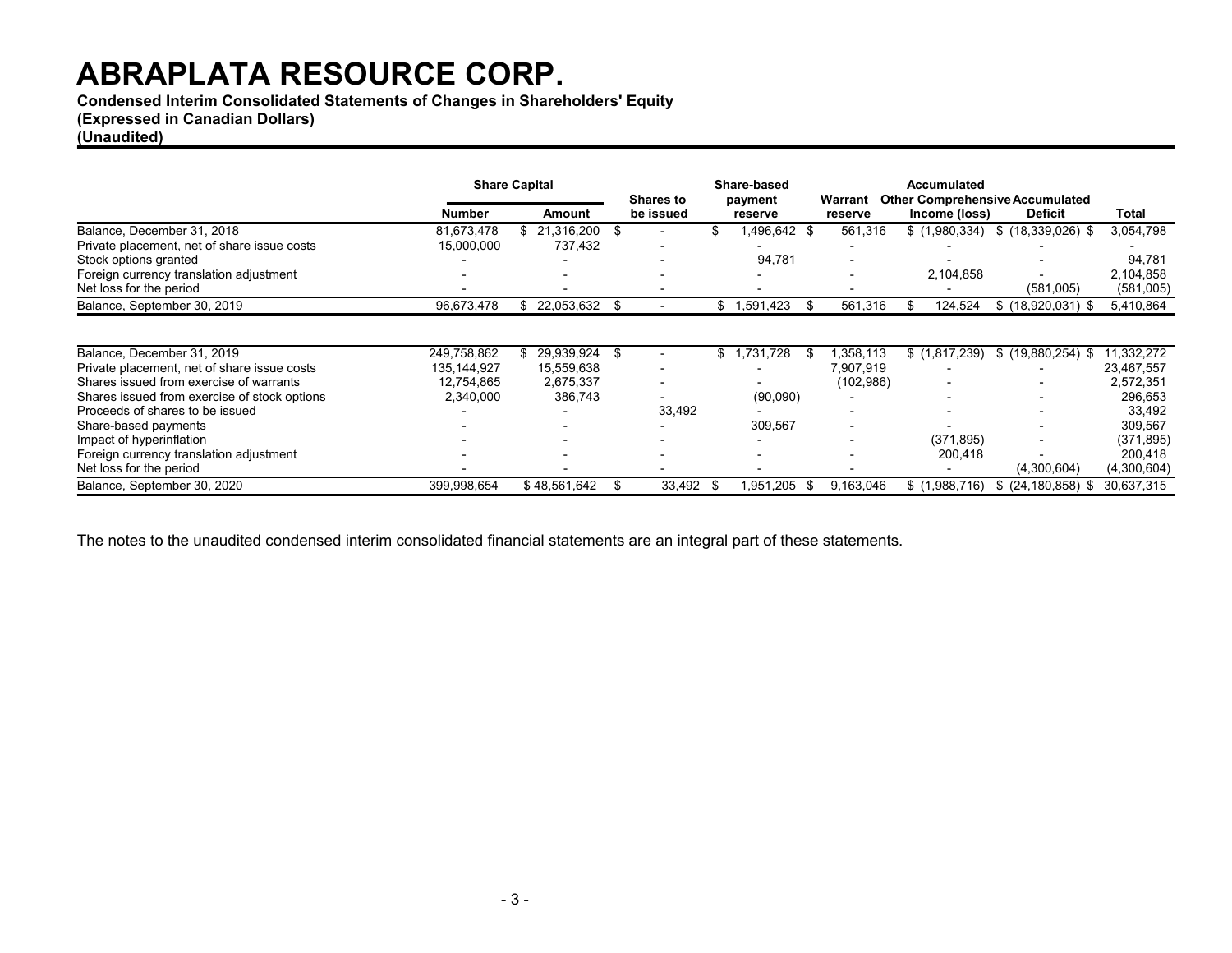# **Condensed Interim Consolidated Statements of Cash Flows**

**(Expressed in Canadian Dollars)**

**(Unaudited)**

| Nine months ended September 30,                                             | 2020                     | 2019         |
|-----------------------------------------------------------------------------|--------------------------|--------------|
| <b>Operating Activities</b>                                                 |                          |              |
| Net loss for the period                                                     | \$<br>$(4,300,604)$ \$   | (581,005)    |
| Items not affecting cash:                                                   |                          |              |
| Gain on net monetary position                                               | (30, 713)                | (73, 252)    |
| Foreign exchange                                                            |                          | 49,747       |
| Share-based payments                                                        | 309,567                  | 94,781       |
| Mineral property write off                                                  | 56,056                   |              |
| Accretion of lease liabilities                                              | 1,707                    |              |
| Depreciation of right-of-use assets                                         | 18,114                   |              |
| Depreciation of equipment                                                   | 1.716                    |              |
| Changes in non-cash operating working capital:                              |                          |              |
| Receivables                                                                 | (24, 614)                | 22,427       |
| Accounts payable and accrued liabilities                                    | (502, 374)               | (135, 783)   |
| Prepaid expenses                                                            | 71,408                   | (3, 417)     |
| Cash (used in) operating activities                                         | (4, 399, 737)            | (626, 502)   |
|                                                                             |                          |              |
| <b>Investing Activities</b>                                                 |                          |              |
| Additions to mineral interests                                              | (94, 928)                | (41, 745)    |
| Repayment of lease liabilities                                              | (20, 959)                |              |
| Cash (used in) investing activities                                         | (115, 887)               | (41, 745)    |
| <b>Financing Activity</b>                                                   |                          |              |
| Proceeds on issuance of shares in private placements, net of issuance costs | 23,467,557               |              |
| Proceeds on exercise of warrants                                            | 2,572,351                |              |
| Proceeds on exercise of stock options                                       | 296,653                  |              |
| Proceeds received for shares to be issued on exercise of warrants           | 33,492                   |              |
| Funds received for shares to be issued in private placement                 | $\overline{\phantom{a}}$ | 737,432      |
| Cash provided by financing activities                                       | 26,370,053               | 737,432      |
|                                                                             |                          |              |
| Impact of foreign exchange rate on cash and cash equivalents                | 800,423                  | (22, 724)    |
| Change in cash and cash equivalents during the period                       | 22,654,852               | 46,461       |
| Cash and cash equivalents, beginning of the period                          | 1,812,119                | 11,662       |
|                                                                             |                          |              |
| Cash and cash equivalents, end of the period                                | \$ 24,466,971            | \$<br>58,123 |
| Cash and cash equivalents are comprised of:                                 |                          |              |
| Cash                                                                        | \$<br>1,797,489          | \$<br>58,123 |
| Term deposits                                                               | 22,669,482               |              |
|                                                                             |                          |              |
|                                                                             | \$ 24,466,971            | \$<br>58,123 |

The notes to the unaudited condensed interim consolidated financial statements are an integral part of these statements.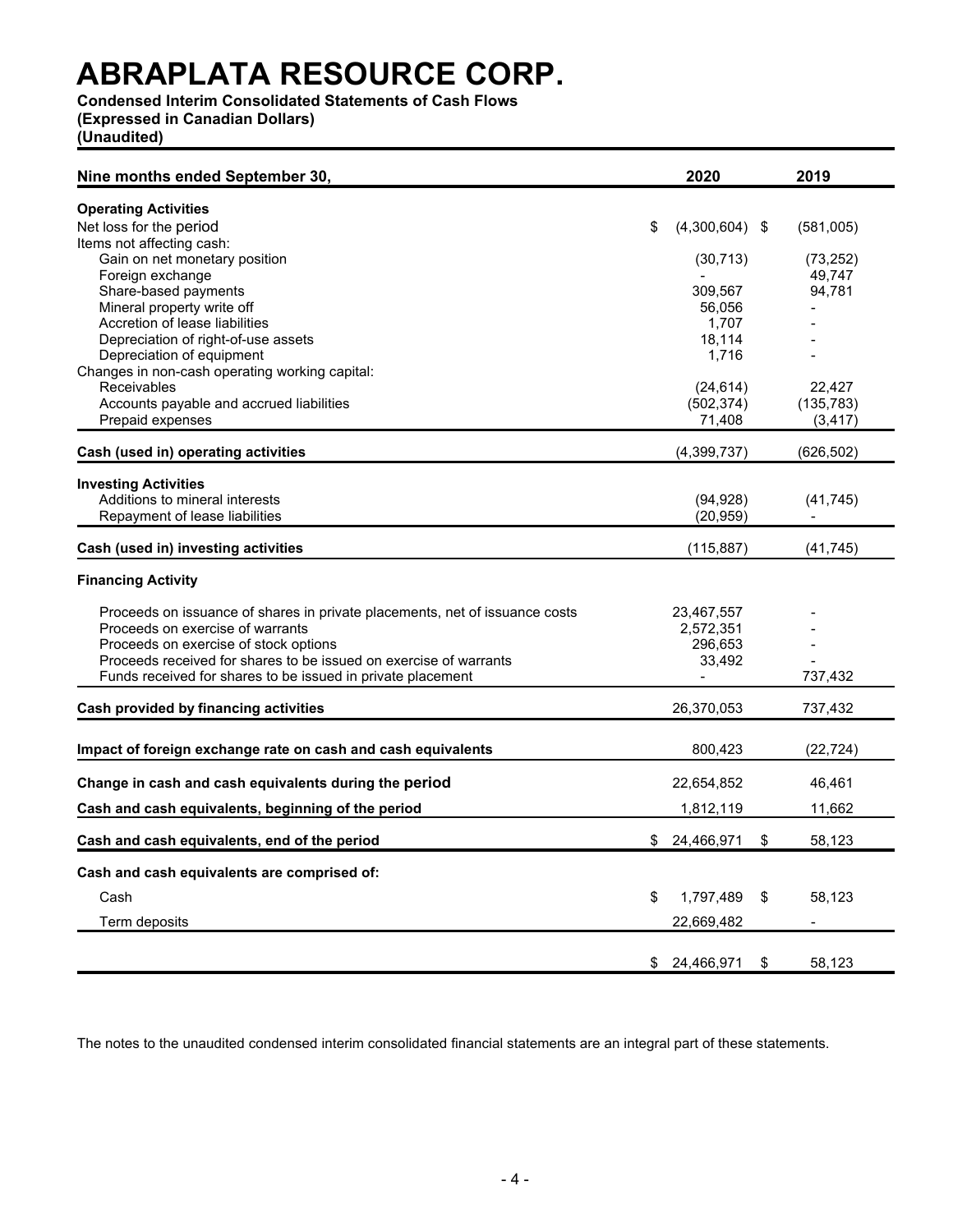**Notes to Condensed Interim Consolidated Financial Statements Three and nine months ended September 30, 2020 and 2019 (Expressed in Canadian Dollars) (Unaudited)**

### **1. Nature of operations**

AbraPlata Resource Corp. (formerly Angel Bioventures Inc.) (the "Company" or "AbraPlata") was incorporated on August 31, 1993 under the Alberta Business Corporations Act. On September 30, 2015, the Company's incorporation jurisdiction was moved to British Columbia. The Company's registered office is located at Suite 550, 220 Bay Street, Toronto, Ontario, M5J 2W4.

These unaudited condensed interim consolidated financial statements have been prepared on a going concern basis, which assumes that the Company will be able to realize its assets and discharge its liabilities in the normal course of business. As at September 30, 2020, the Company has a working capital of \$17,397,416 (December 31, 2019– \$927,845) and has an accumulated deficit of \$24,180,858. The continued operations of the Company are dependent on its ability to generate future cash flows or obtain additional financing. Management is of the opinion that sufficient working capital will be obtained from external financing to meet the Company's liabilities and commitments as they become due, although there is a risk that additional financing will not be available on a timely basis or on terms acceptable to the Company. These factors indicate the existence of a material uncertainty that may cast significant doubt upon the Company's ability to continues as a going concern. These unaudited condensed interim consolidated financial statements do not reflect any adjustments that may be necessary if the Company is unable to continue as a going concern.

### **2. Basis of preparation**

### Statement of compliance

These unaudited condensed interim consolidated financial statements, including comparatives, have been prepared in accordance with International Accounting Standard ("IAS") 34 'Interim Financial Reporting' ("IAS 34") using accounting policies consistent with IFRS issued by the International Accounting Standards Board ("IASB") and Interpretations of the International Financial Reporting Interpretations Committee ("IFRIC"). The accounting policies and methods of computation applied by the Company in these unaudited condensed interim consolidated financial statements are the same as those applied in the Company's annual consolidated financial statements for the year ended December 31, 2019 other than below. Any subsequent changes to IFRS that are given effect in the Company's annual consolidated financial statements for the year ending December 31, 2020 could result in restatement of these unaudited condensed interim consolidated financial statements.

These consolidated financial statements were authorized for issue by the Board of Directors on November 25, 2020.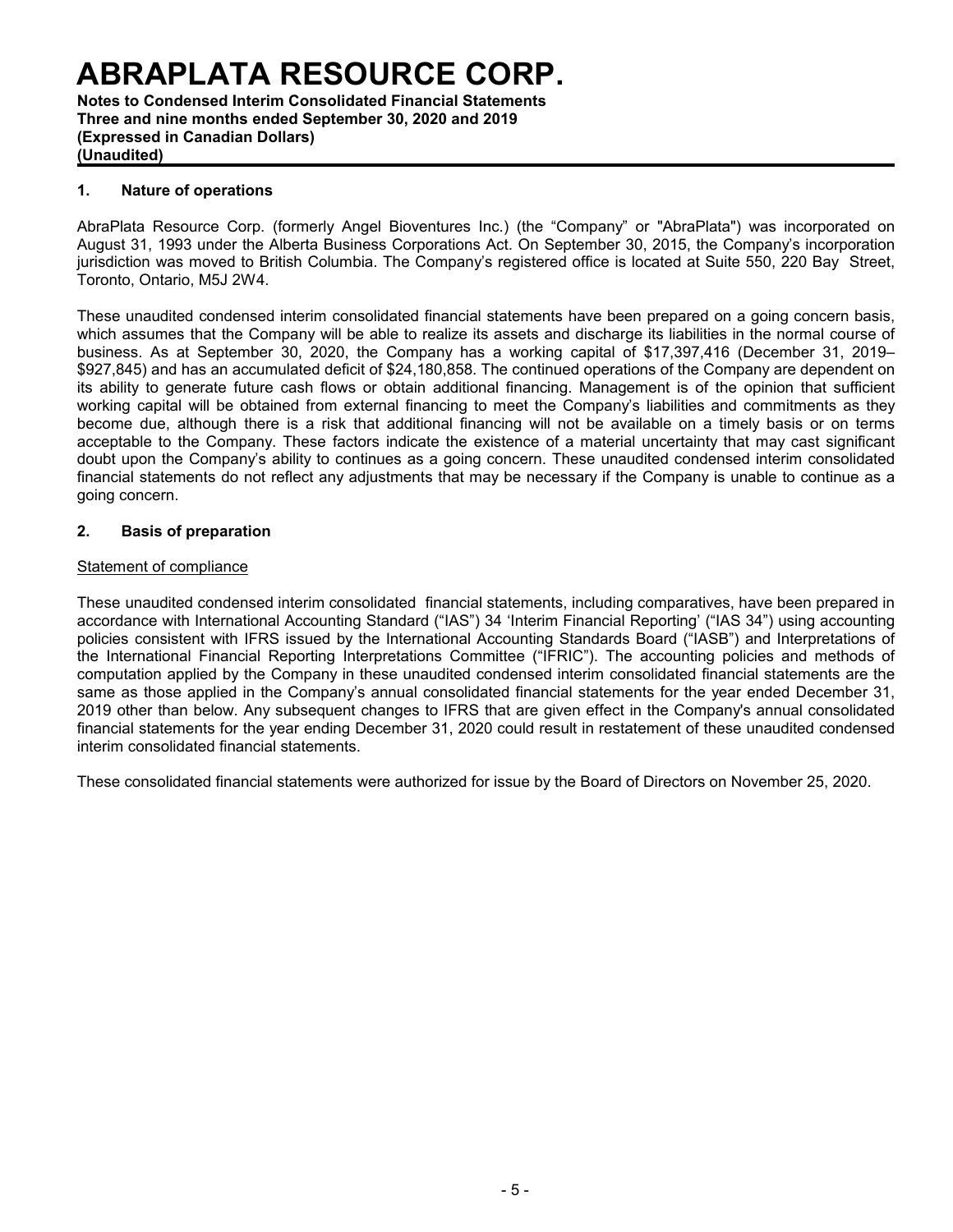**Notes to Condensed Interim Consolidated Financial Statements Three and nine months ended September 30, 2020 and 2019 (Expressed in Canadian Dollars) (Unaudited)**

# **3. Hyperinflation**

Due to various qualitative factors and developments with respect to the economic environment in Argentina during the year ended December 31, 2018, including, but not limited to, the acceleration of multiple local inflation indices, the three-year cumulative inflation rate of the local Argentine wholesale price index exceeding 100% in May 2018 and the significant devaluation of the Argentine Peso, Argentina was designated a hyper-inflationary economy as of July 1, 2018 for accounting purposes.

Accordingly, IAS 29, Financial Reporting in Hyper-Inflationary Economies, has been applied to these consolidated financial statements as the Company's Argentine operating subsidiaries (the "Argentine Subsidiaries") use the Argentine Peso as its functional currency. The Company also followed the interpretive guidance for first time adoption of IAS 29 included within IFRIC 7. The consolidated financial statements are based on the historical cost approach in IAS 29.

The application of hyperinflation accounting requires restatement of the Argentine subsidiaries' non-monetary assets and liabilities, shareholders' equity and comprehensive loss items from the transaction date when they were first recognized into the current purchasing power which reflects a price index current at the end of the reporting period before being included in the consolidated financial statements. To measure the impact of inflation on its financial position and results, the Company has elected to use the Wholesale Price Index (Indice de Precios Mayoristas or "IPIM") for periods up to December 31, 2016, and the Retail Price Index (Indice de Precios al Consumidor or "IPC") thereafter. These price indices have been recommended by the Government Board of the Argentine Federation of Professional Councils of Economic Sciences ("FACPCE").

As the consolidated financial statements of the Company have been previously presented in Canadian dollars, a stable currency, the comparative period amounts do not require restatement. For the year ended December 31, 2018, the Company recognized a gain of \$1.5 million in relation to the impact of hyperinflation within other comprehensive income. This amount is primarily the result of hyperinflation adjustments recognized on nonmonetary assets held by its Argentine subsidiaries as of July 1, 2018, which have been restated from the historic date when they were first recognized to July 1, 2018 (the "Opening Hyperinflation Adjustment"), and then to December 31, 2019. On initial application of IAS 29, there is an accounting policy choice to recognize the Opening Hyperinflation Adjustment directly to opening equity or to other comprehensive loss. The Company has elected to recognize this amount to other comprehensive loss and it is included in the figure noted above.

As at September 30, 2020, the IPC was 346.6 (December 31, 2019- 283.4), which represents an increase of 14% during the period.

# **4. Change in accounting policy**

Certain pronouncements were issued by the IASB or the IFRIC that are mandatory for accounting periods after January 1, 2020. The following new standards have been adopted:

### **Amendments to IFRS 3 Business Combinations**

Amendments to IFRS 3, Business Combinations assist in determining whether a transaction should be accounted for as a business combination or an asset acquisition. It amends the definition of a business to include an input and a substantive process that together significantly contribute to the ability to create goods and services provided to customers, generating investment and other income, and it excludes returns in the form of lower costs and other economic benefits. The Company adopted these amendments on January 1, 2020 and the adoption has no impact on the unaudited condensed interim consolidated financial statements for the three and nine months ended September 30, 2020.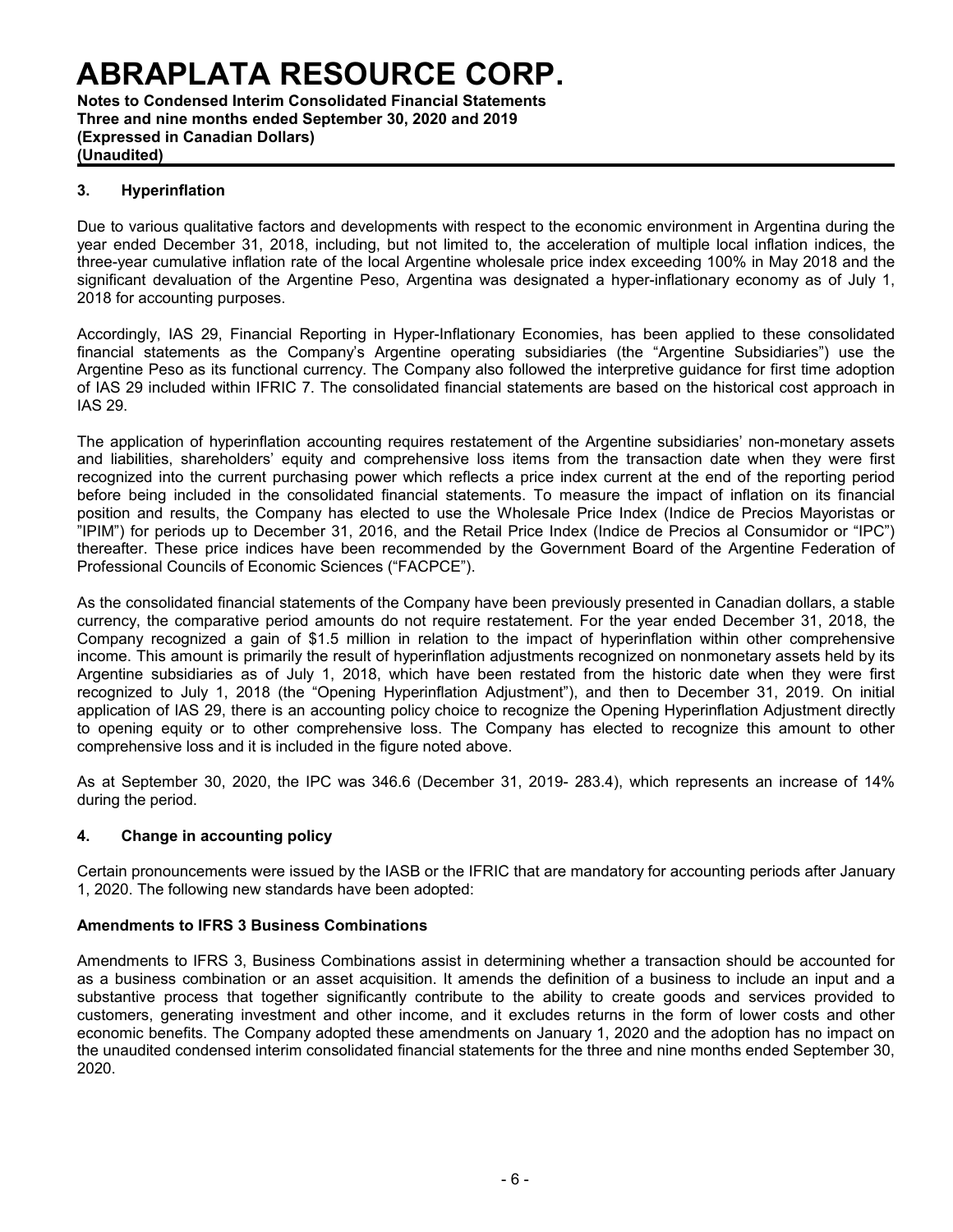**Notes to Condensed Interim Consolidated Financial Statements Three and nine months ended September 30, 2020 and 2019 (Expressed in Canadian Dollars) (Unaudited)**

### **5. Financial instruments**

#### **(a) Fair value estimation**

The fair value of financial instruments are determined by valuation methods depending on hierarchy levels as defined below:

- 1. Level 1 of the fair value hierarchy includes unadjusted quoted prices in active markets for identical assets or liabilities;
- 2. Level 2 of the hierarchy includes inputs that are observable for the asset or liability, either directly or indirectly; and
- 3. Level 3 includes inputs for the asset or liability that are not based on observable market data.

The Company does not have any financial instruments included in Level 1, 2 and 3. The carrying values of financial instruments maturing in the short term approximates their fair values.

### **(b) Financial risks**

The Company may be exposed to risks of varying degrees of significance which could affect its ability to achieve its strategic objectives. The Company manages risks to minimize potential losses. The main objective of the Company's risk management process is to ensure that the risks are properly identified and that the capital base is adequate in relation to those risks. The Company's risk exposure and the impact on the Company's financial instruments are summarized below:

#### *Credit risk*

Credit risk is the risk of potential loss to the Company if the counterparty to a financial instrument fails to meet its contractual obligations.

The Company is exposed to credit risk with respect to its cash and receivables. The Company's maximum exposure to credit risk is their carrying amounts disclosed in the consolidated statement of financial position. Credit risk associated with cash is minimized by placing these instruments with major Canadian financial institutions with strong investmentgrade ratings as determined by a primary ratings agency. Credit risk associated with receivables is minimal as the majority of the balance is owing from Canada Revenue Agency.

#### *Liquidity risk*

Liquidity risk is the risk that the Company will not be able to meet its financial obligations as they fall due.

At September 30, 2020, the Company had a cash and cash equivalents balance of \$24,466,971 to settle current liabilities of \$7,418,358. All of the Company's financial liabilities other than lease liabilities have contractual maturities of less than 30 days and are subject to normal trade terms.

The Company intends to finance future requirements from share issuances, the exercise of options and/or warrants, debt or other sources. There can be no certainty of the Company's ability to raise additional financing through these means.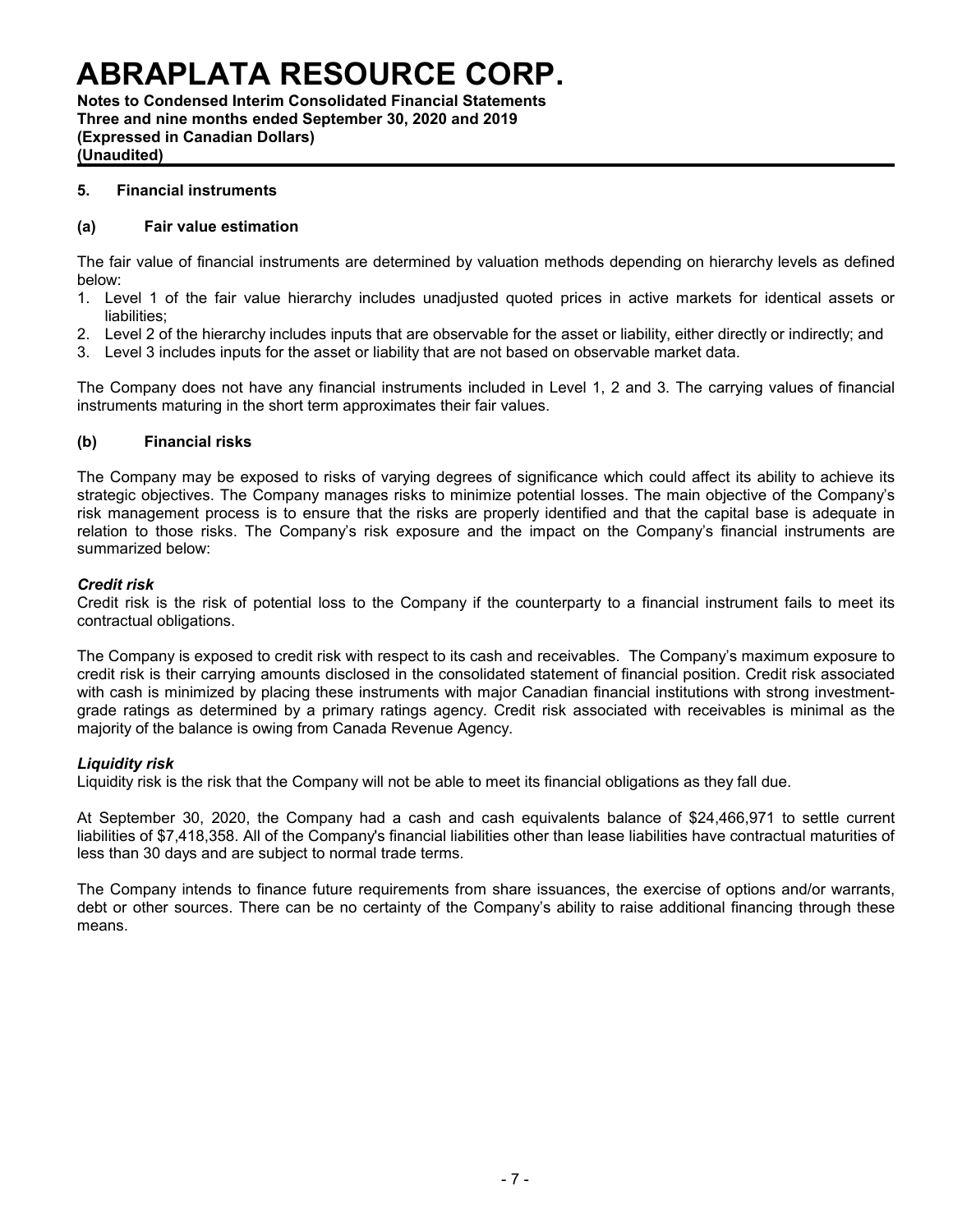**Notes to Condensed Interim Consolidated Financial Statements Three and nine months ended September 30, 2020 and 2019 (Expressed in Canadian Dollars)**

**(Unaudited)**

### **5. Financial instruments (continued)**

#### *Market risk*

Market risk is the risk that the fair value of future cash flows of a financial instrument will fluctuate due to changes in market factors. Market risk comprises three types of risk: price risk, interest rate risk and currency risk.

#### *Price risk*

Price risk is the risk that the fair value of future cash flows of the Company's financial instruments will fluctuate because of changes in market prices. The Company is not exposed to price risks.

#### *Interest rate risk*

Interest rate risk is the risk that the fair values and future cash flows of the Company will fluctuate because of changes in market interest rates. The Company is exposed to interest rate risk to the extent that the cash, if any, maintained at financial institutions is subject to a floating rate of interest. The interest rate risk on cash is not considered significant.

### *Currency risk*

Currency risk is the risk that the fair values or future cash flows of the Company's financial instruments will fluctuate because of changes in foreign currency exchange rates. The Company is exposed to currency risk through financial assets and liabilities denominated in currencies other than the Canadian dollar, the Company's presentation currency. The Company's financial instruments denominated in currencies that are not the Canadian dollar as at September 30, 2020 are as follows:

| Cost                                     | <b>Chilean Peso</b>  | US\$  | <b>Argentina Peso</b> | <b>CS equivalent</b> |
|------------------------------------------|----------------------|-------|-----------------------|----------------------|
| Cash                                     | 83,838,244 5,119,283 |       | 37,557,088            | 7.377.889            |
| Accounts payable and accrued liabilities | 4.819.916            | 8.212 | 19.760.842            | 364.353              |

The Company's sensitivity analysis suggests that a 10% depreciation or appreciation of the foreign currencies against the Canadian dollar would have resulted in an approximate \$8,480 decrease or increase in the Company's other comprehensive income or loss.

As at September 30, 2020, US dollar amounts have been translated at a rate of C\$1.3339 per US dollar, Argentine Peso amounts have been translated at C\$0.01747 per Argentine Peso and Chilean Peso amounts have been translated at C\$0.00170 per Chilean Peso.

#### **6. Capital management**

The Company's objectives when managing capital are to safeguard the Company's ability to continue as a going concern in order to pursue the development and exploration of its mineral properties and to maintain a flexible capital structure, which optimizes the costs of capital to an acceptable risk.

The Company depends on external financing to fund its activities and there can be no guarantee that external financing will be available at terms acceptable to the Company. The Company does not believe its current working capital is sufficient to maintain its core operations for the next twelve months, and additional funding will be required by the Company to complete its strategic objectives and continue as a going concern. There is no certainty that additional financing at terms that are acceptable to the Company will be available. The capital structure of the Company currently consists of common shares. The Company manages the capital structure and makes adjustments to it in light of changes in economic conditions and risk characteristics of the underlying assets. In order to maintain or adjust the capital structure, the Company may issue new debt, new shares or warrants.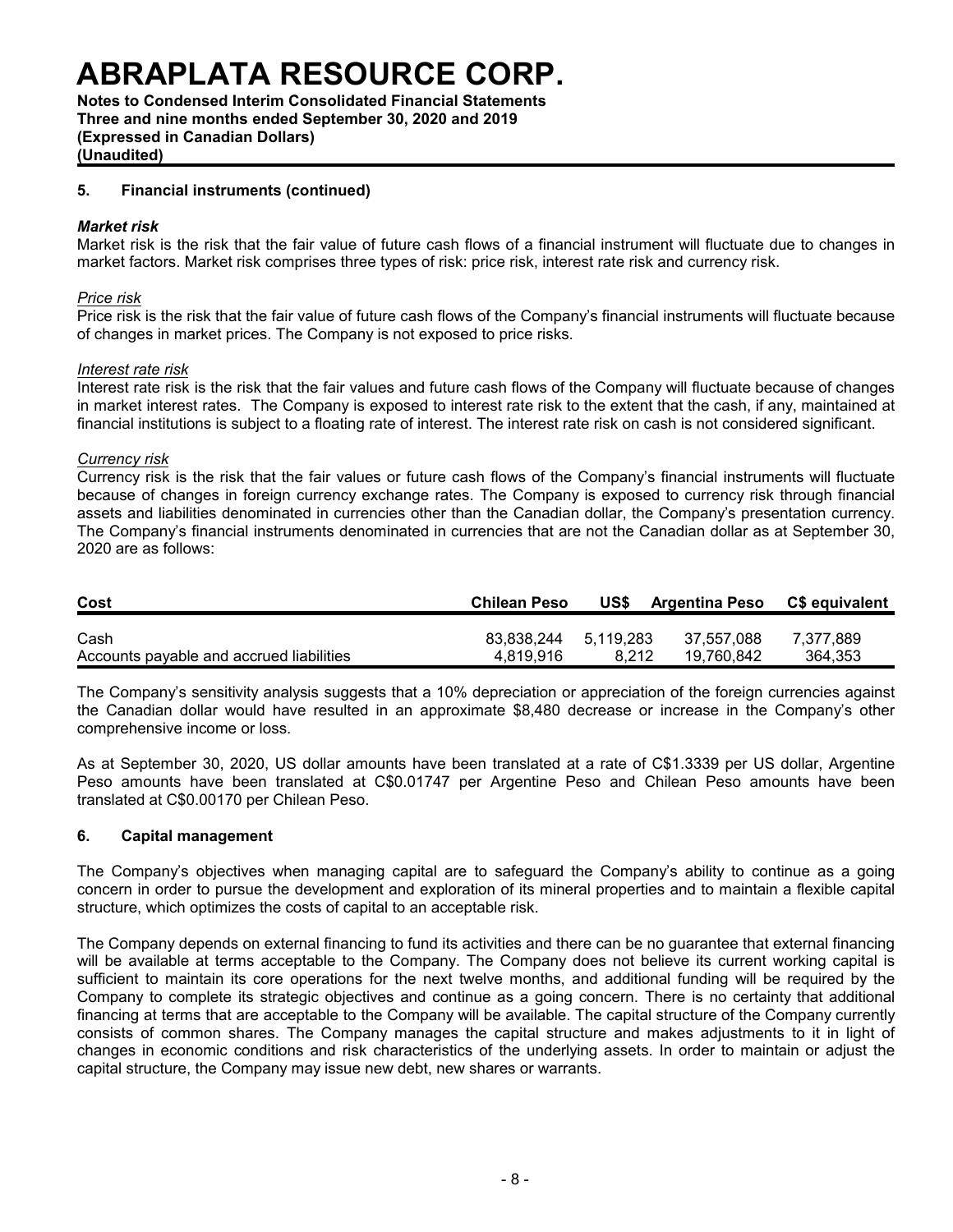**Notes to Condensed Interim Consolidated Financial Statements Three and nine months ended September 30, 2020 and 2019 (Expressed in Canadian Dollars) (Unaudited)**

# **6. Capital management (continued)**

Management reviews its capital management approach on a regular basis. There were no changes in the Company's approach to capital management.

# **7. Mineral property interests**

Through the Company's wholly-owned subsidiaries, the Company controls exploration projects in Argentina classified by the Company into the Diablillos Project, Cerro Amarillo Project and La Coipita Project and in Chile classified into the Arcas project. All acquisition costs and option payments related to these exploration projects are capitalized as mineral interests and are incurred in US dollars and translated to Canadian dollars, the presentation currency for the Company.

(a) Diablillos project

(1) On November 1, 2016, the Company closed a Share Purchase Agreement dated August 23, 2016, as amended and restated on March 21, 2017, and further amended on September 11, 2019, with SSRM and Fitzcarraldo Ventures Inc. (the "Share Purchase Agreement") pursuant to which Huayra acquired from SSRM all of the issued and outstanding shares of Pacific Rim Mining Corporation Argentina S.A., ABP Global Inc. (BVI) and ABP Diablillos Inc. (BVI) (together, the "SSRM subsidiaries"). Through the acquisition of the SSRM subsidiaries, the Company acquired certain exploration projects in Salta and Chubut Provinces, Argentina (the "Diablillos Project" and the "Aguas Perdidas Project").

Cash consideration payable to SSRM consists of the following:

- 1. US\$300,000 on closing; this amount to be increased by an amount equal to the US dollar equivalent of the amount of Argentine Pesos deposited in entity purchased by the Company (paid);
- 2. US\$300,000 on or before February 15, 2017 (as amended) (paid);
- 3. US\$500,000 on 180th day after closing (paid);
- 4. US\$50,000 on or before January 12, 2018 (as amended) (paid);
- 5. \$ 200,000 to be paid at the closing date of the Arrangement with Aethon (paid);
- 6. US\$5,000,000 to be paid on the earlier of:

o the date on which a Diablillos Feasibility Study in respect of all or any part of the Diablillos Concessions has been obtained;

o July 31, 2023; and

o 90 days after demand by SSRM for payment if (a) AbraPlata's market capitalization exceeds \$100,000,000 for 20 consecutive trading days (on the primary stock exchange on which such entity's shares are traded) or (b) after November 1, 2020, the spot price of silver (based on the London Bullion Market Association (LBMA) Silver Price as published by the LBMA on its website (or should that quotation cease, another similar quotation acceptable to the parties acting reasonably) (the "Benchmark") exceeds \$25 per ounce for 20 consecutive trading days on the Benchmark;

- 7. US\$7,000,000 to be paid on the earlier of:
	- o the date on which Commercial Production occurs in respect of all or any part of the Diablillos Concessions; and o July 31, 2025.

On September 2, 2020 AbraPlata's market capitalization exceeded \$100,000,000 for twenty (20) consecutive trading days on the TSX-V for the period from and after August 6, 2020 to and including September 2, 2020. On the same day SSRM requested the US\$ 5,000,000 to be paid within 90 days. During the three and nine months ended September 30, 2020, the Company accrued \$6,669,500 (US\$5,000,000) as an addition to the Diablillos project. That payment was completed on November19, 2020.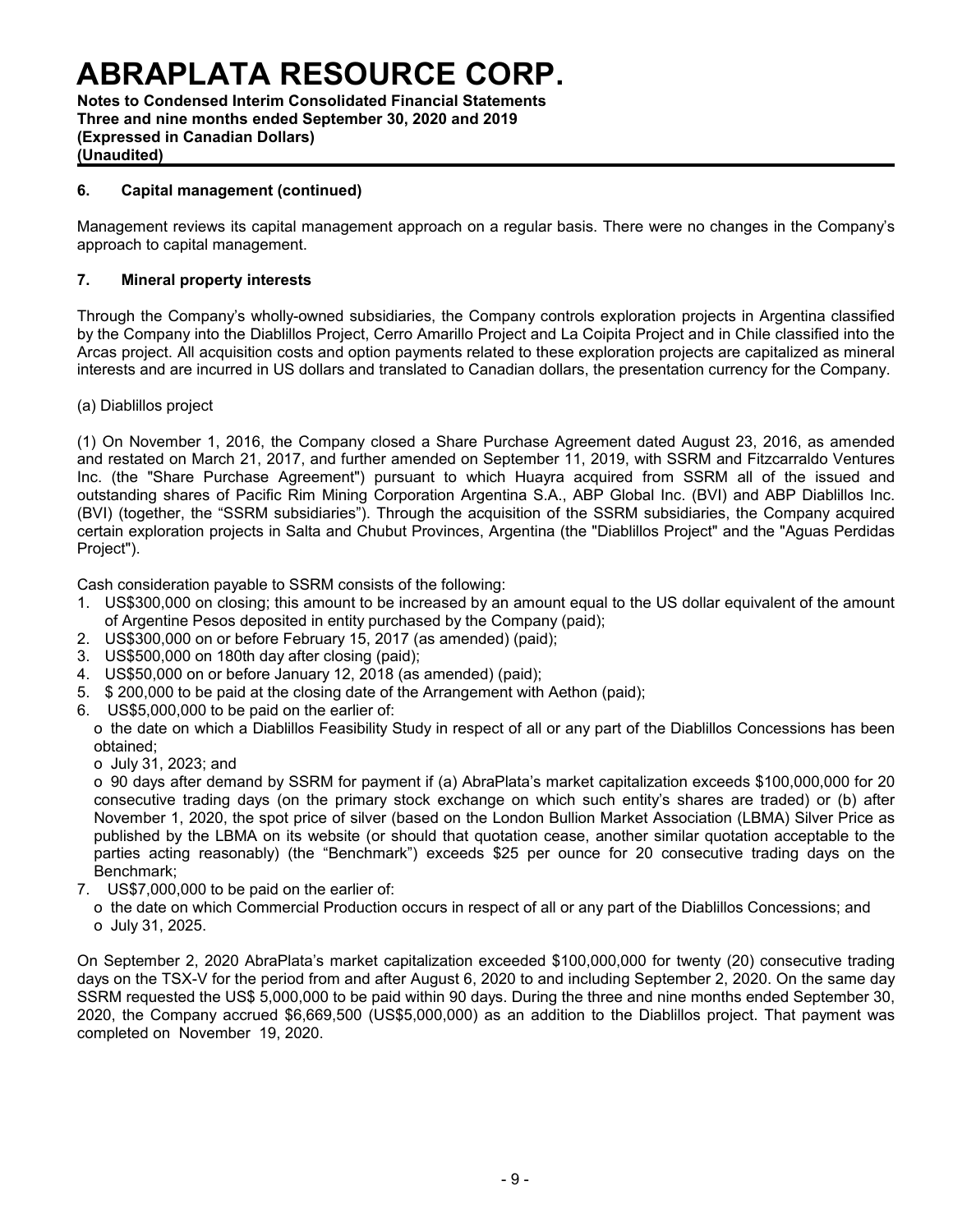**Notes to Condensed Interim Consolidated Financial Statements Three and nine months ended September 30, 2020 and 2019 (Expressed in Canadian Dollars) (Unaudited)**

# **7. Mineral property interests (continued)**

(a) Diablillos project (continued)

(1) (continued) Equity consideration consists of 11,294,609 Class B common shares of the Company which automatically converted into a number of Huayra Class A Shares that, upon the completion of the RTO, resulted in SSRM holding common shares of the Company representing 19.9% of the Company's then outstanding common shares. The Share Purchase Agreement provides SSRM an anti-dilution right to maintain 19.9% equity interest in the capital of the Company until the Company completes a qualified financing of a minimum of US\$5,000,000. During the year ended December 31, 2018 the Company completed a qualified financing and is no longer obligated to maintain SSRM's free carried equity interest. As consideration for SSRM's agreement to amend the Share Purchase Agreement, the Company issued an additional 24.15 million common shares of the Company plus payment of \$200,000.

The royalty consideration payable to SSRM consists of a 1% net smelter returns royalty. SSRM is entitled to receive advance royalty payments totaling of US\$250,000 on November 1, 2017 (paid).

These advance royalty payments will be deducted and set off against the first US\$250,000 of net smelter returns royalty payments otherwise payable in respect of the Diablillos Project. As security for the above obligations the Company has pledged to SSRM all the shares the Company acquired in the two entities which hold interest to the Diablillos Project and the Aguas Perdidas Project.

As consideration for SSRM's agreement on September 11, 2019 to amend the Share Purchase Agreement, at the closing date of the Arrangement date with Aethon (additionally to the CAD\$200,000 indicated above) AbraPlata issued to SSRM the number of AbraPlata shares which results in SSRM owning in aggregate 17.65% of AbraPlata's share capital at that date (24,160,385 shares issued).

(2) On August 30, 2017 the Company signed an agreement, which was amended September 6, 2019, to acquire all of the issued and outstanding shares of Minera Cerro Bayo S.A. ("Cerro Bayo"), a privately held Argentine company. Cerro Bayo owns certain mineral rights that, as a result of a long-standing border dispute between two neighboring provinces in northwestern Argentina, overlap and potentially conflict with the Company's mineral rights to its Diablillos Ag-Au project. The acquisition of the potentially conflicting mineral rights through the acquisition of Cerro Bayo means that the Company will retain its title to the Diablillos Ag-Au project regardless of the ultimate outcome of the provincial border dispute.

Cash and equity consideration payable under the agreement is as follows:

- 1. US\$225,000 upon closing (paid);
- 2. US\$175,000 on or before February 28, 2018 (paid);
- 3. US\$15,000 upon signing of the September 6, 2019, amendment (paid);
- 4. US\$350,000 and 300,000 common shares on or before November 30, 2019 (paid and issued);
- 5. US\$65,000 on or before April 30, 2020 (paid);
- 6. US\$65,000 and 200,000 common shares on or before October 31, 2020;
- 7. US\$65,000 on or before April 30, 2021;
- 8. US\$65,000 on or before October 31, 2021;
- 9. US\$65,000 on or before April 30, 2022;
- 10. US\$65,000 on or before October 31, 2022;
- 11. US\$1,000,000 on or before July 31, 2023; and
- 12. US\$1,170,000 on or before July 31, 2025.

The Company wrote off the acquisition costs incurred in relation to Cerro Bayo agreement in the year ended December 31, 2018.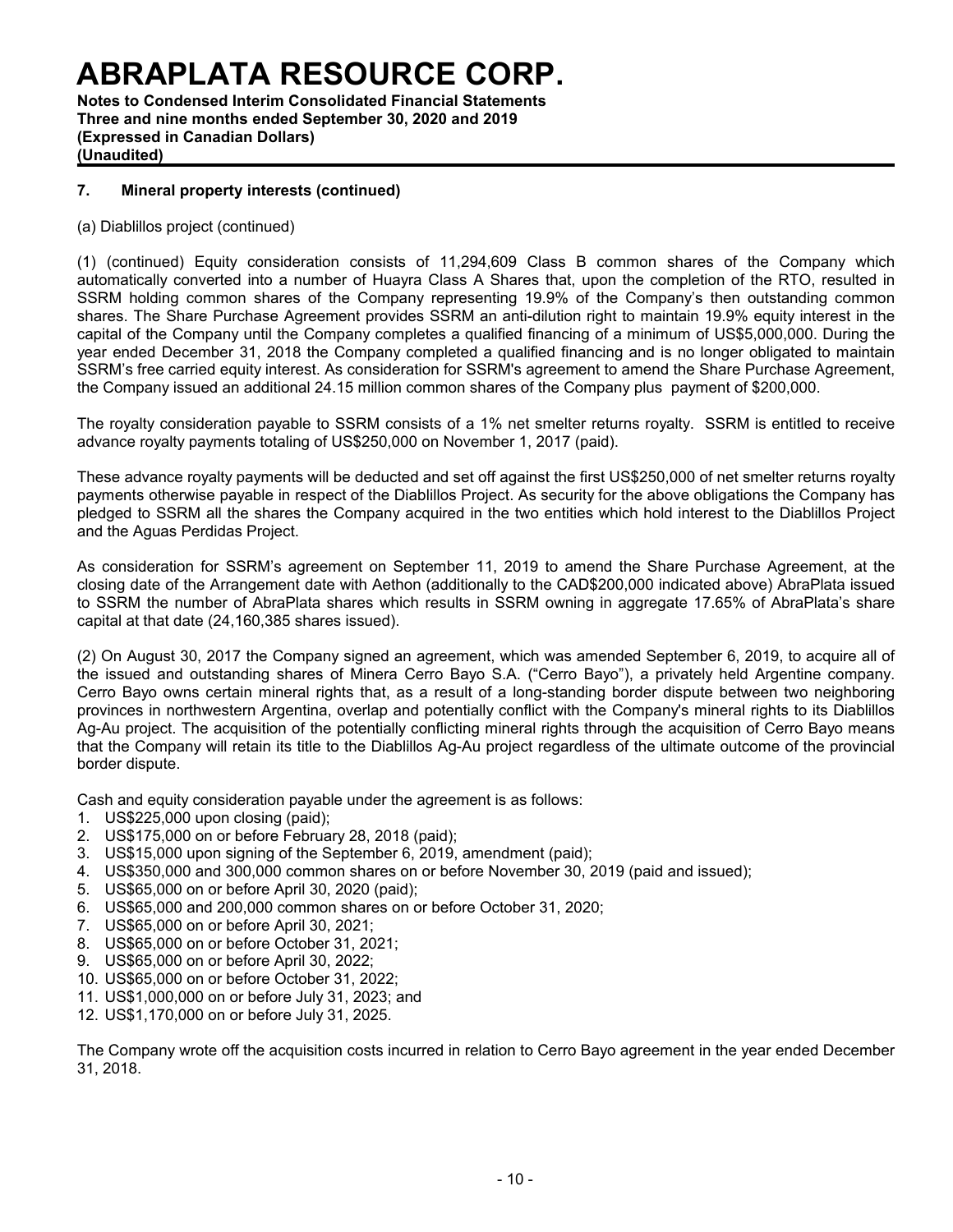**Notes to Condensed Interim Consolidated Financial Statements Three and nine months ended September 30, 2020 and 2019 (Expressed in Canadian Dollars) (Unaudited)**

### **7. Mineral property interests (continued)**

(b) Cerro Amarillo project

On July 14, 2016, AbraPlata Argentina S.A., a wholly owned subsidiary of the Company, signed an agreement for the right to purchase the Cerro Amarillo project located in the province of Mendoza in Argentina. This agreement is a replacement agreement to the one that was entered into in 2010.

### The Company made the following payments:

- 1. US\$25,000 in October 2016, deferred to May 2017 (paid)
- 2. and will pay US\$25,000 annually every November, starting in November 2017, until the earlier of the ratification of appropriate permits or the receipt of exploration permits given in accordance with the legislature of the province of Mendoza (the "Notification Date"). The Company will then make a series of installments in total of US\$875,000 over 48-month period from the Notification Date. The due date for November 2018 payment was extended to January 10, 2019 and paid during the year ended December 31, 2019.

An exercise fee of US\$2,500,000 will be due by the end of 60 months period from the Notification Date. The underlying owners are also entitled to a 1% NSR royalty which can be purchased back for US\$3,000,000. Due to uncertainty of the timing for the completion of the glaciers inventory and the ratification of the permits, the Company wrote down the Cerro Amarillo project to \$1 in a prior period.

Due to uncertainty of the timing for the completion of the glaciers inventory and the ratification of the permits, the Company wrote down the Cerro Amarillo project to \$1 during the fifteen months ended December 31, 2017. During the year ended December 31, 2019, management decided to pursue exploration on the property again and accordingly, commenced capitalizing acquisition costs incurred.

During the quarter ended September 30, 2020, the management evaluated its project portfolio including the new acquisitions and elected not to continue with the Cerro Amarillo project purchase. As a result, the November 2020 payment will not be made and the property will be dropped, will all prior costs have written off.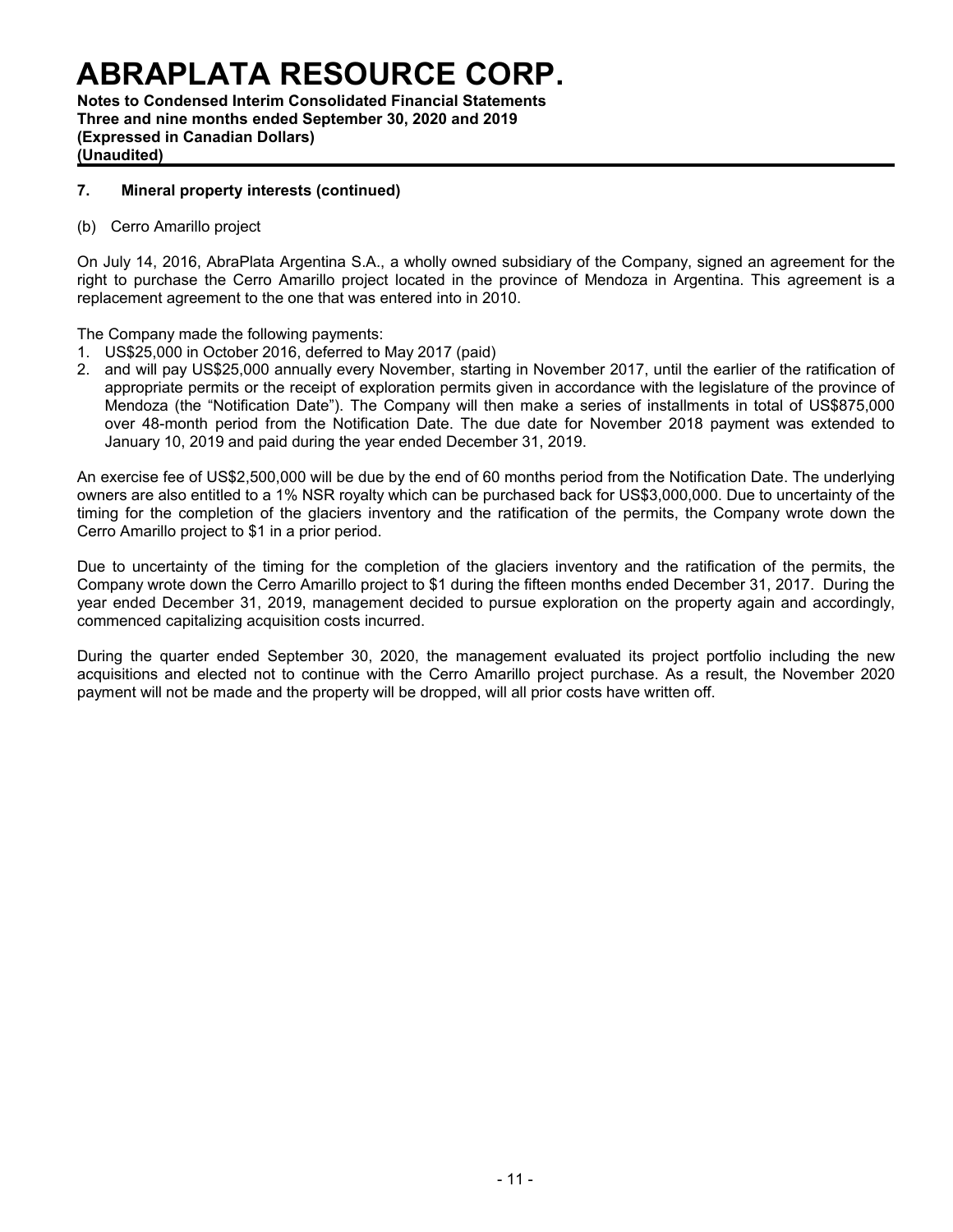**Notes to Condensed Interim Consolidated Financial Statements Three and nine months ended September 30, 2020 and 2019 (Expressed in Canadian Dollars) (Unaudited)**

# **7. Mineral property interests (continued)**

(c) La Coipita Project

On January 31, 2020, AbraPlata entered into a letter agreement, through its wholly owned subsidiary, AbraPlata Argentina SA, to acquire a 100% interest in the La Coipita project ("La Coipita") located in San Juan province, Argentina by paying a total of US\$4,265,000 in staged payments over 60 months (US\$65,000 paid) to the optionors ("Project Owners")

Cash consideration payable per the letter agreement were as follows:

- 1. US\$35,000 upon celebration of the letter agreement (paid)
- 2. US\$30,000 in February 2020 (paid)
- 3. US\$100,000 in January 2021
- 4. US\$200,000 in January 2022
- 5. US\$400,000 in January 2023
- 6. US\$1,000,000 in January 2024
- 7. US\$2,500,000 in January 2025

In the event the project is placed into commercial production, the Project Owners shall be entitled to collect 1.1% of the net smelter return ("NSR"), of which AbraPlata may purchase for US\$3,000,000 during the 60 months after the first staged payment was made, or for US\$5,000,000 thereafter until start-up of construction of the project.

On February 5, 2020, AbraPlata Argentina SA entered into a binding letter agreement with Altius Resources Inc. to sell its right to acquire the 1.1% NSR from the Project Owners. In consideration, Altius will invest in AbraPlata by way of subscription for common shares or share units in its next equity financing a minimum sum of \$125,000 (received).

#### (d) Arcas Project

On December 19, 2019, the Company completed a plan of arrangement (the "Arrangement") with Aethon, whereby each former Aethon shareholder received 3.75 common shares in the capital of AbraPlata for each Aethon common share held prior to the Arrangement. This transaction has been determined to be an acquisition of assets and the Arcas Project of Aethon was deemed to be acquired on December 19, 2019 by the Company.

On January 23, 2018, Aethon entered into the option agreement with the optionors, as amended February 28, 2018, pursuant to which Aethon has been granted the option to earn a 100% interest in four blocks of exploration-stage mineral concessions with prospective copper and gold targets located in northern Chile, subject to certain underlying royalties.

The consideration for the purchase of the databases and the grant of the option is the issuance of an aggregate of 11,200,000 common shares of Aethon (issued). To exercise the option, Aethon must incur cumulative expenditures of at least \$750,000 on the exploration and development of the properties within 18 months from the closing of the qualifying transaction of which at least \$500,000 must be incurred within 12 months from the closing date. Aethon must also pay an aggregate of \$1,000 to the optionors. Any production from the Properties is subject to an existing 0.98% gross sales royalty in favour of a third party and a new 1.02% gross sales royalty in favour of the Optionors, for a total gross sales royalty of 2.0%.

On April 4, 2019, Aethon announced that it had exercised its option to acquire a 100% interest in the properties.

On September 11, 2019, Aethon entered into an Earn-In with Option to Joint Venture Agreement with Rio Tinto Mining and Exploration Limited / Agencia En Chile, a member of the Rio Tinto Group ("Rio Tinto"), to acquire an interest in the Arcas project. Rio Tinto has the right but not the obligation to earn up to a 75% interest in the Arcas Project by funding project expenditures of up to US\$25 million as follows: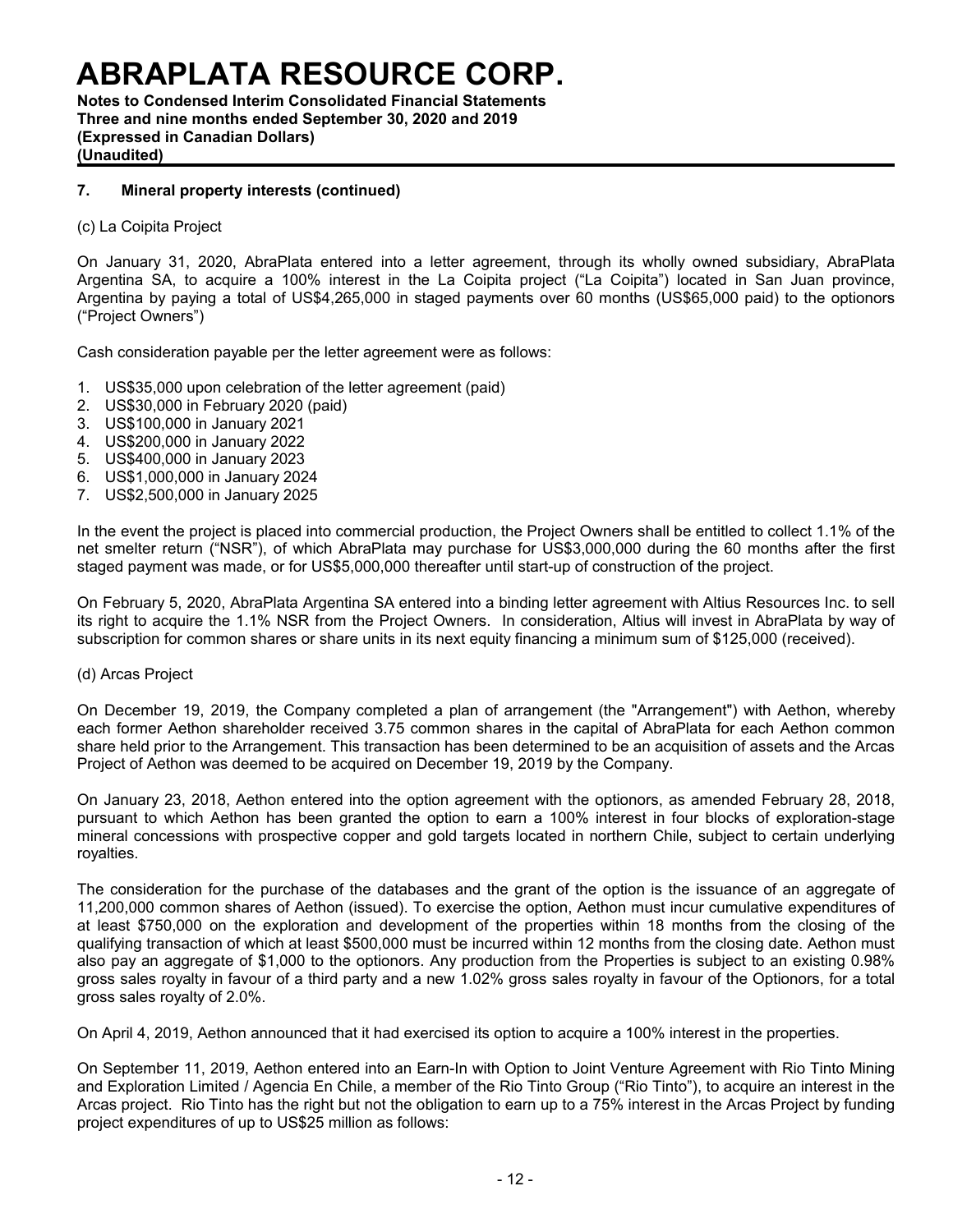**Notes to Condensed Interim Consolidated Financial Statements Three and nine months ended September 30, 2020 and 2019 (Expressed in Canadian Dollars) (Unaudited)**

# **7. Mineral property interests (continued)**

### (d) Arcas Project (continued)

1st Option: If Rio Tinto incurs total project expenditures of US\$4 million within 3 years, and makes aggregate cash payments of US\$300,000 during the first two years, it will have the right to acquire a 51% interest in the Arcas project ("Stage 1 earn-in project expenditure") through the acquisition of 51% stock of a new company ("Opco") that will be incorporated. To exercise the option, Rio Tinto shall make the cash payments before the following dates:

- 1. US\$100,000 on or before the first anniversary date (received);
- 2. US\$200,000 on or before the second anniversary date;

2nd Option: If Rio Tinto incurs additional project expenditures of US\$5 million over the subsequent 2 year period, it will have a right to acquire an additional 14% interest in Opco (holder of the Arcas project), resulting in its total interest being 65%; and

3rd Option: If Rio Tinto incurs additional project expenditures of US\$16 million over the subsequent 3 year period, it will have a right to acquire an additional 10% interest in Opco (holder of the Arcas project), resulting in its total interest being 75%;

Rio Tinto has agreed to incur minimum project expenditures of US\$1 million within one year of securing all necessary approvals to conduct drilling activities which is to be part of the Stage 1 earn-in project expenditure.

In the event Rio Tinto withdraws from the Project, it will pay Aethon an amount equaling the cost to maintain the Project concessions for the 12 month period commencing on the date of termination that have not already been paid.

Under the terms of the agreement, Rio Tinto shall have the right to form a Joint Venture ("JV") with the following key terms:

- 1. The JV (Opco) may be formed with 51% to Rio Tinto and 49% to Aethon upon satisfaction of the 1st Option; 65% to Rio Tinto and 35% to Aethon upon satisfaction of the 2nd Option; or 75% to Rio Tinto and 25% to Aethon upon satisfaction of the 3rd Option.
- 2. The JV will be managed by Rio Tinto and funded by each participant in accordance with their interest.
- 3. Aethon may elect not to fund its interest and be diluted down to a 10% interest. If Aethon is diluted below a 10% interest, its interest will convert to a 1% net smelter royalty capped at US\$50 million.
- 4. Each party will have a right of first refusal should the other party wish to divest its shareholder interest.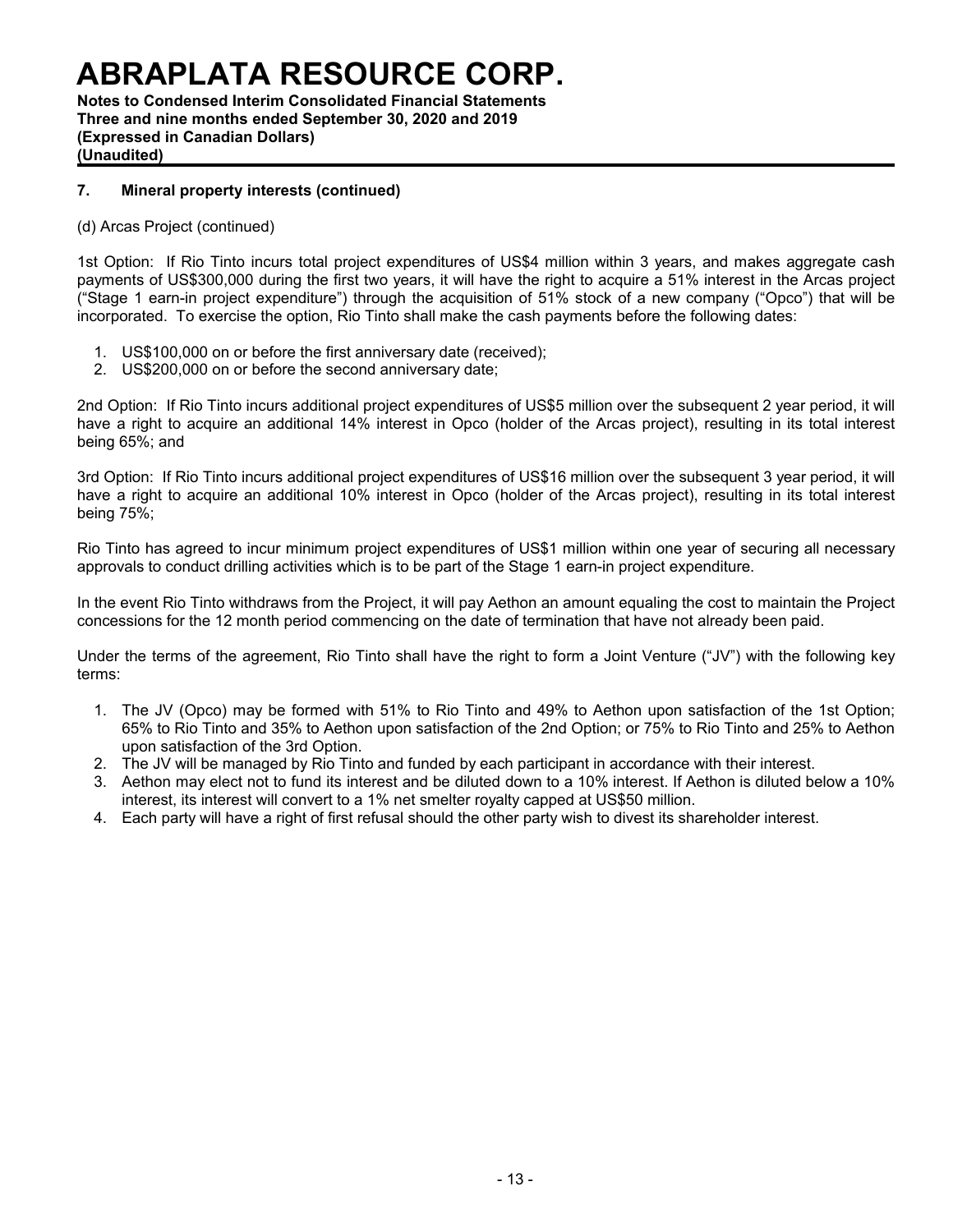**Notes to Condensed Interim Consolidated Financial Statements Three and nine months ended September 30, 2020 and 2019 (Expressed in Canadian Dollars) (Unaudited)**

# **7. Mineral property interests (continued)**

#### (e) Santo Domingo project

On August 21,2020, AbraPlata entered into a letter agreement, through its wholly owned subsidiary, AbraPlata Argentina SA, to acquire a 100% interest in the Santo Domingo - Marayes project ("Santo Domingo") located in San Juan province, Argentina by paying a total of US\$2,500,000 in staged payments over 96 months (US\$10,000 paid) to the optionors ("Project Owner").

Cash consideration payable per the letter agreement were as follows:

- 1. US\$10,000 before October 21,2020 (paid subsequent to September 30, 2020)
- 2. US\$ 15,000, in February 2021
- 3. US\$ 25,000 in August 2021
- 4. US\$ 50,000 in August 2022
- 5. US\$ 100,000 in August 2023
- 6. US\$ 150,000 in August 2024
- 7. US\$ 200,000 in August 2025
- 8. US\$ 250,000 in August 2026
- 9. US\$ 500,000 in August 2027
- 10. US\$ 1,200,000 in August 2028

|                                       | <b>Diablillos</b><br>Argentina | Cerro<br><b>Amarillo</b>       |      | La Coipita<br><b>Project</b> |    | <b>Arcas</b><br><b>Project</b> | Total        |             |
|---------------------------------------|--------------------------------|--------------------------------|------|------------------------------|----|--------------------------------|--------------|-------------|
|                                       |                                |                                |      |                              |    |                                |              |             |
| December 31, 2018                     | 3,949,775<br>\$                | \$                             | \$   | $\overline{\phantom{0}}$     | \$ | -                              | \$           | 3,949,776   |
| Additions, cash                       | 688.246                        | 66,308                         |      | $\overline{\phantom{0}}$     |    | $\overline{\phantom{0}}$       |              | 754.554     |
| Additions, shares                     | 1,223,019                      |                                |      |                              |    |                                |              | 1,223,019   |
| Additions, upon acquisition of Aethon |                                |                                |      |                              |    | 4.473.979                      |              | 4,473,979   |
| Recovery, cash                        | (78, 732)                      |                                |      |                              |    | $\overline{\phantom{0}}$       |              | (78, 732)   |
| Hyperinflationary adjustment          | 1.431.672                      | 11,484                         |      |                              |    |                                |              | 1,443,156   |
| Foreign exchange translation          | (1,448,185)                    | (11, 837)                      |      |                              |    | 57,241                         |              | (1,402,781) |
| December 31, 2019                     | 5,765,795<br>\$                | \$<br>65,956                   | - \$ |                              | \$ | 4,531,220                      | \$10,362,971 |             |
| Additions, cash                       | 6,669,500                      |                                |      | 94,928                       |    |                                |              | 6,764,428   |
| Write-off                             |                                | (56,056)                       |      |                              |    | $\overline{\phantom{0}}$       |              | (56,056)    |
| Hyperinflationary adjustment          | 1.028.806                      | 11.554                         |      | 15.416                       |    |                                |              | 1,055,776   |
| Foreign exchange translation          | (1,773,263)                    | (21, 454)                      |      | (7,798)                      |    | (191, 638)                     |              | (1,994,153) |
| September 30, 2020                    | \$11,690,838                   | \$<br>$\overline{\phantom{0}}$ | \$   | 102.546                      | S  | 4.339.582                      | \$16.132.966 |             |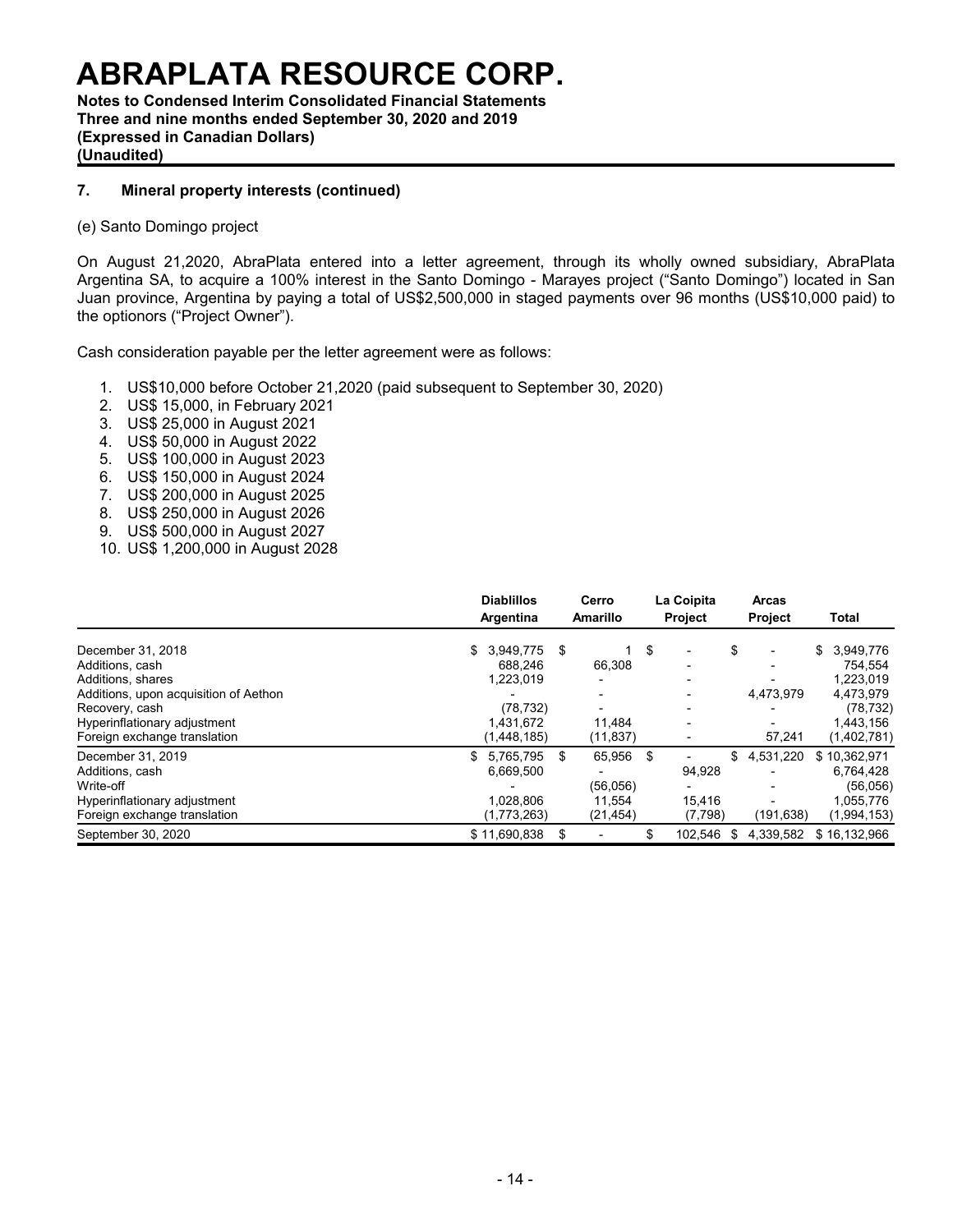**Notes to Condensed Interim Consolidated Financial Statements Three and nine months ended September 30, 2020 and 2019 (Expressed in Canadian Dollars) (Unaudited)**

### **8. Evaluation and exploration expenses**

|                                                  | <b>Three months ended</b><br>September 30, |             |                         | Nine months ended<br>September 30, |                    |                      |
|--------------------------------------------------|--------------------------------------------|-------------|-------------------------|------------------------------------|--------------------|----------------------|
|                                                  |                                            | 2020        |                         | 2019                               | 2020               | 2019                 |
| <b>Diablillos</b>                                |                                            |             |                         |                                    |                    |                      |
| Camp costs                                       | \$                                         | 277,309     | \$                      | 31,846                             | \$<br>420,689 \$   | 62,908               |
| <b>Drilling</b>                                  |                                            | 717,924     |                         | (306)                              | 1,309,343          | 2,260                |
| Legal and regulatory fee                         |                                            | 1,224       |                         | (6, 788)                           | 13,336             |                      |
| Engineering                                      |                                            | 3,280       |                         | (6,788)                            | 3,280              |                      |
| Geology                                          |                                            | 64,170      |                         | (6,788)                            | 64,170             |                      |
| Personnel costs                                  |                                            | 98,603      |                         | 3,384                              | 194,766            | 19,182               |
| Report                                           |                                            |             |                         | 12,562                             |                    | 25,223               |
| Travel and transport                             |                                            | 27,302      |                         | 8,865                              | 67,081             | 40,033               |
| Administration                                   |                                            | 243         |                         | (43)                               | 691                | 704                  |
| Impact of hyperinflation                         |                                            | 18,181      |                         |                                    | 38,942             |                      |
|                                                  |                                            | \$1,208,236 | \$                      | 49,520                             | \$<br>2,112,298 \$ | 150,310              |
| <b>Cerro Amarillo</b>                            |                                            |             |                         |                                    |                    |                      |
| Camp costs                                       | \$                                         | 134         | \$                      | 124                                | \$<br>367 \$       | 494                  |
| Legal and regulatory fee                         |                                            | 8,018       |                         | 584                                | 8,018              | (274)                |
| Impact of hyperinflation                         |                                            | 114         |                         |                                    | 120                |                      |
|                                                  | \$                                         | 8,266       | $\overline{\mathbb{S}}$ | 708                                | \$<br>$8,505$ \$   | 220                  |
|                                                  |                                            |             |                         |                                    |                    |                      |
| <b>Total evaluation and exploration expenses</b> |                                            | \$1,216,502 | \$                      | 50,228                             | \$<br>2,120,803 \$ | 150,530              |
| <b>Right-of-use Assets</b><br>9.                 |                                            |             |                         |                                    |                    |                      |
|                                                  |                                            |             |                         |                                    |                    | <b>Office leases</b> |
| Balance, January 1, 2019                         |                                            |             |                         |                                    |                    | \$                   |
| Addition                                         |                                            |             |                         |                                    |                    | 13,454               |
| Addition from acquisition of Aethon              |                                            |             |                         |                                    |                    | 27,915               |
| Depreciation                                     |                                            |             |                         |                                    |                    | (2,873)              |

| Impact of hyperinflation<br>Impact of foreign exchange | 893<br>(158) |
|--------------------------------------------------------|--------------|
| Balance, December 31, 2019                             | \$<br>39,231 |
| Depreciation                                           | (18, 114)    |
| Lese modification                                      | (9,718)      |
| Impact of hyperinflation                               | (72)         |
| Impact of foreign exchange                             | (2,319)      |
| Balance, September 30, 2020                            | 9.008        |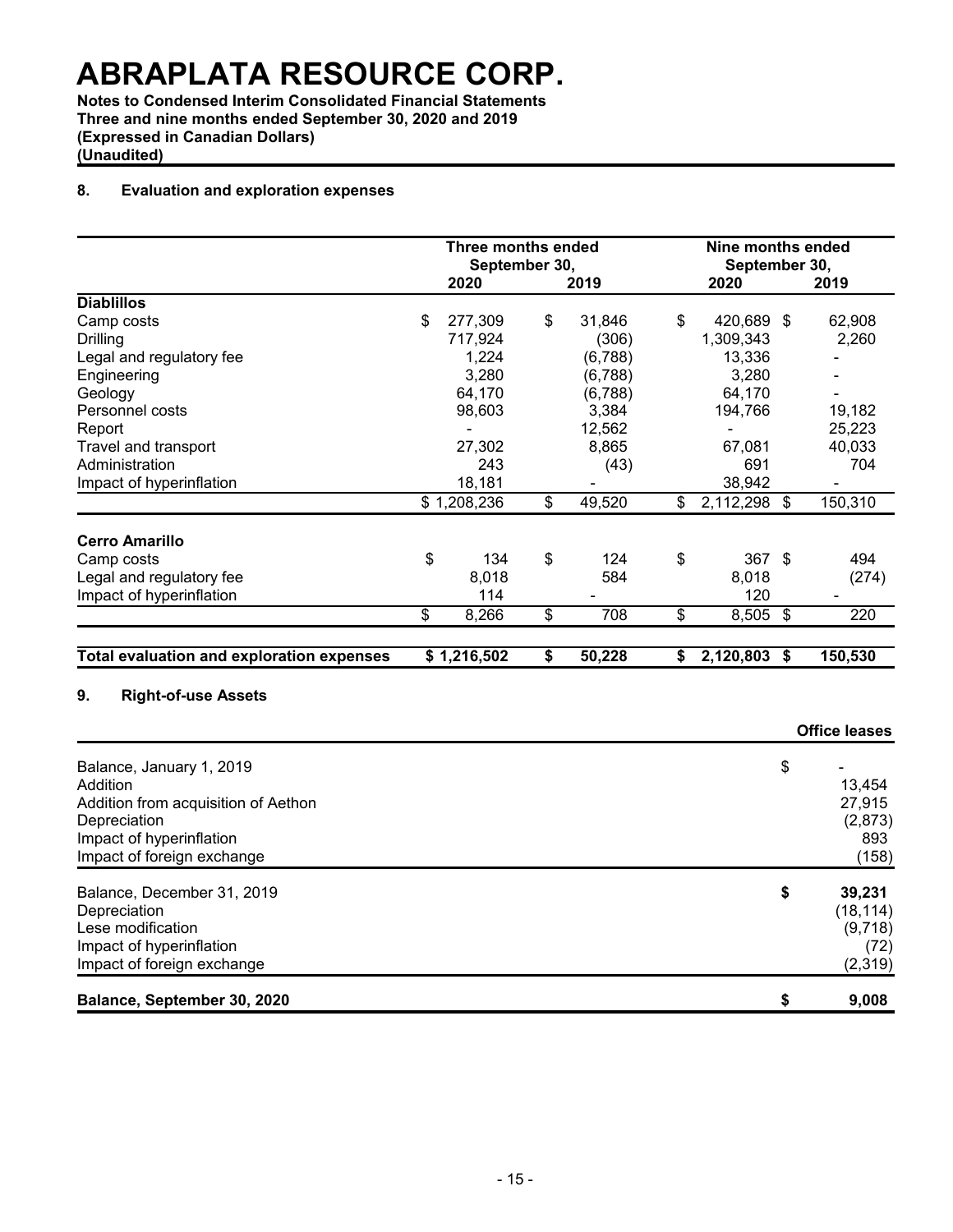**Notes to Condensed Interim Consolidated Financial Statements Three and nine months ended September 30, 2020 and 2019 (Expressed in Canadian Dollars) (Unaudited)**

#### **10. Lease Liabilities**

| Balance, January 1, 2019<br>Additions<br>Additions from acquisition of Aethon<br>Accretion<br>Lease payments<br>Impact of hyperinflation<br>Impact of foreign exchange | \$ | 13,454<br>22,308<br>316<br>(2, 518)<br>19<br>391      |
|------------------------------------------------------------------------------------------------------------------------------------------------------------------------|----|-------------------------------------------------------|
| Balance, December 31, 2019<br>Accretion<br>Lease payments<br>Lease modification<br>Impact of hyperinflation<br>Impact of foreign exchange                              | \$ | 33,970<br>1,707<br>(20, 959)<br>(9,718)<br>160<br>172 |
| Balance, September 30, 2020                                                                                                                                            | S  | 5,332                                                 |

#### **11. Share capital**

### a) Authorized

Authorized: Unlimited common shares without par value. Unlimited first preferred shares without par value. Unlimited second preferred shares without par value.

#### b) Issued share capital

At September 30, 2020, 93,748 shares remain in escrow (December 31, 2019 – 3,192,678).

On May 14, 2020 the Company closed a non-brokered private placement (the "Placement"). In connection with the closing of the Placement, the Company issued 25,000,000 units (each, a "Unit**")** at a price of \$0.08 per Unit for gross proceeds of \$2,000,000. Each Unit consists of one common share in the equity of the Company (each, a "Common Share") and one share purchase warrant (each, a "Warrant"). Each Warrant entitles the subscriber to purchase one additional Common Share at a price of \$0.15 until the third (3rd) anniversary of the closing date of the Offering (the "Expiry Date"). The proceeds of the Placement will be used to resume a diamond drilling program at the Diablillos Silver-Gold project and for general working capital purposes. The warrants were valued at \$713,419 using the Black-Scholes valuation model with the following assumptions: share price of \$0.08, risk free rate of 0.25%, dividend yield of 0%, time to expiry of 3 years and volatility of 124.13%. The Company paid finder's fees of \$56,940 and incurred \$40,609 in share issue costs.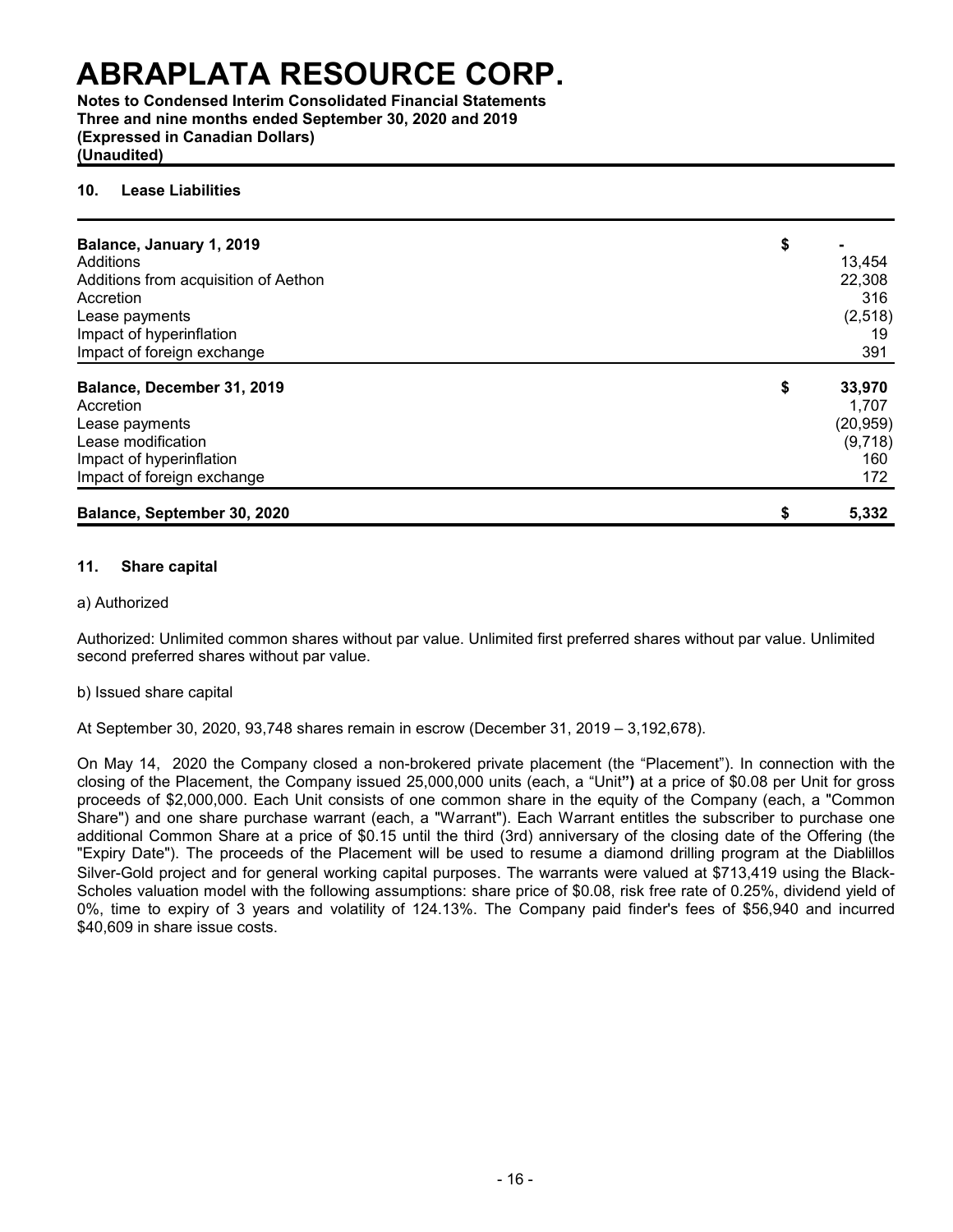**Notes to Condensed Interim Consolidated Financial Statements Three and nine months ended September 30, 2020 and 2019 (Expressed in Canadian Dollars) (Unaudited)**

# **11. Share capital (continued)**

b) Issued share capital (continued)

On July 9, 2020 the Company announced that it had closed its previously announced non-brokered private placement (the "Placement"). In connection with the closing of the Placement, the Company issued 43,478,261 units (each, a "Unit") at a price of \$0.115 per Unit for gross proceeds of \$5,000,000. Each Unit consists of one common share in the equity of the Company (each, a "Common Share") and one share purchase warrant (each, a "Warrant"). Each Warrant will entitle the subscriber to purchase one additional Common Share at a price of \$0.17 until the second (2nd) anniversary of the closing date of the Offering (the "Expiry Date"). The proceeds of the Placement will be used to resume a diamond drilling program at the Diablillos Silver-Gold project and for general working capital purposes. The warrants were valued at \$1,875,609 using the Black-Scholes valuation model with the following assumptions: share price of \$0.18, risk free rate of 0.28%, dividend yield of 0%, time to expiry of 2 years and volatility of 136.92%. The Company paid finder's fees of \$251,274 and incurred \$59,703 in share issue costs. The Company also issued 2,086,800 broker warrants which were valued at \$261,818 using the Black-Scholes valuation model with the following assumptions: share price of \$0.18, risk free rate of 0.28%, dividend yield of 0%, time to expiry of 2 years and volatility of 136.92%.

On September 1, 2020 the Company announced that it had closed its previously announced non-brokered private placement (the "Placement"). In connection with the closing of the Placement, the Company issued 66,666,666 units (each, a "Unit") at a price of \$0.27 per Unit for gross proceeds of \$18,000,000. Each Unit consists of one common share in the equity of the Company (each, a "Common Share") and one-half of one share purchase warrant (each, a "Warrant"). Each Warrant will entitle the subscriber to purchase one additional Common Share at a price of \$0.40 until the second (2nd) anniversary of the closing date of the Offering (the "Expiry Date"). Notwithstanding the foregoing, in the event that after January 2, 2021, the volume weighted average price on the TSX Venture Exchange has been at least \$0.70 for 20 consecutive trading days, the Company may deliver a notice to the holders of Warrants accelerating the Expiry Date to the date that is 30 days following such notice, and any unexercised Warrants after such period shall automatically expire. The warrants were valued at \$4,313,978 using the Black-Scholes valuation model with the following assumptions: share price of \$0.42, risk free rate of 0.27%, dividend yield of 0%, time to expiry of 2 years and volatility of 140.38%. The Company paid finder's fees of \$1,029,817 and incurred \$89,398 in share issue costs. The Company also issued 3,645,834 broker warrants which were valued at \$1,138,866 using the Black-Scholes valuation model with the following assumptions: share price of \$0.42, risk free rate of 0.27%, dividend yield of 0%, time to expiry of 2 years and volatility of 140.38%.

On April 18, 2019 the Company closed a non-brokered private placement of 15,000,000 units at a price of \$0.05 per unit for total gross proceeds of \$750,000. Each unit consisted of one common share and one non-transferable common share purchase warrant. Each warrant is exercisable for five years to purchase an additional common share at a price of \$0.10. The Company paid finder's fees of \$2,400 and incurred \$10,923 in share issue costs.

On October 31, 2019, the Company closed a nonbrokered private placement of 25,000,000 units at a price of \$0.06 per unit for gross proceeds of \$1,500,000. Each unit consists of one common share of the Company and one common share purchase warrant. Each warrant entitles the holder thereof to acquire one additional common share at a price of \$0.10 for a period of twenty four months. The warrants were valued at \$nil using the residual method. The Company paid finder's fees of \$8,100 and incurred \$9,122 share issue costs.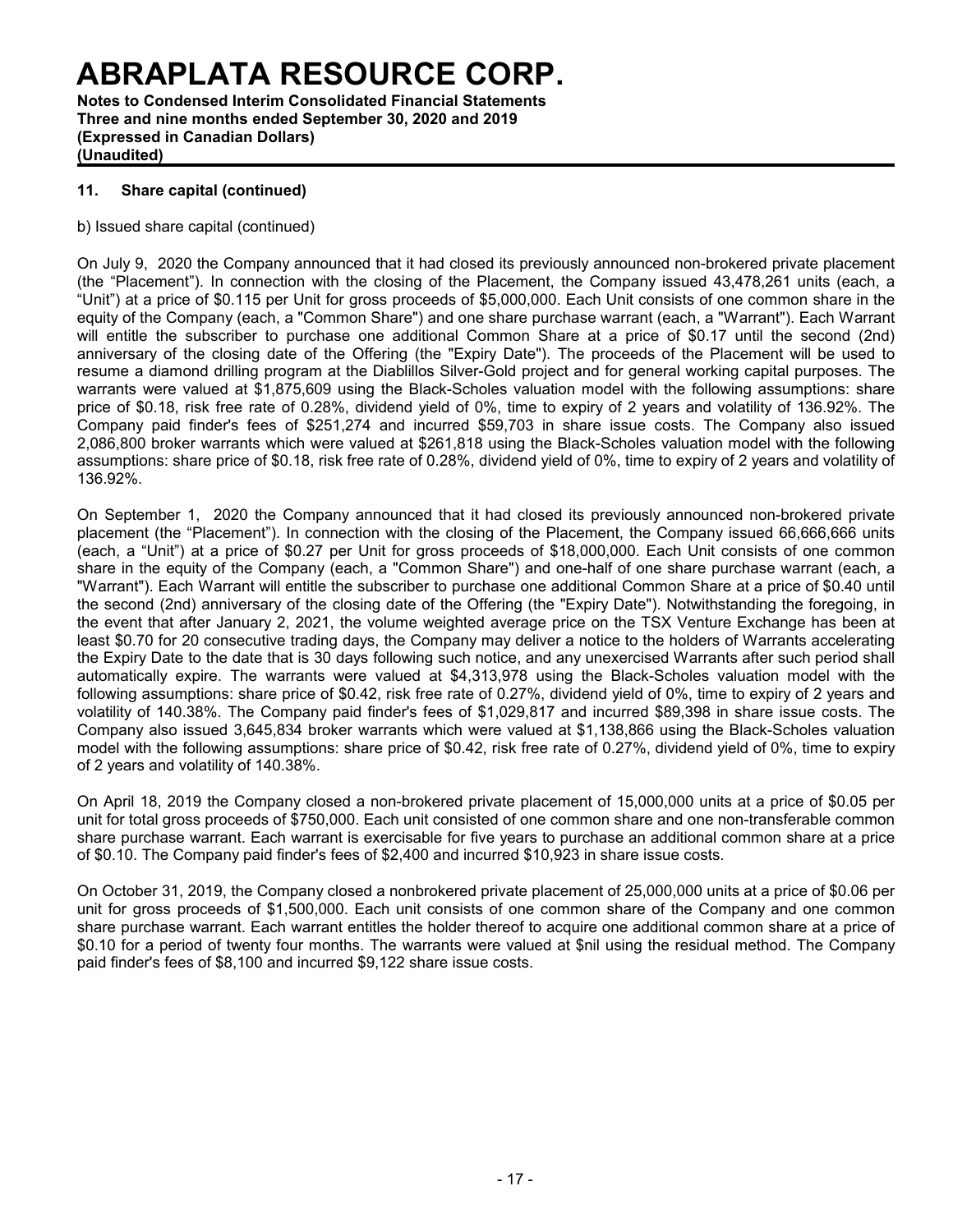**Notes to Condensed Interim Consolidated Financial Statements Three and nine months ended September 30, 2020 and 2019 (Expressed in Canadian Dollars) (Unaudited)**

### **11. Share capital (continued)**

#### c) Stock options

On January 8, 2020, the Company granted 10,400,000 stock options to a number of officers, directors and consultants under the Company's stock option plan. The options have an exercise price of \$0.065 per share. Each option is exercisable for five years from the date of grant to purchase one common share. The options vest over 24 months, with 25% of the options vesting in every six months. The fair value of the stock options was determined to be \$414,431 using the Black-Scholes option pricing model with the following assumptions: 5 years expected life; share price at the grant date of \$0.07; 100% volatility; risk free interest rate of 1.62%; and a dividend yield of 0%.

On August 29, 2019, the Company's shareholder ratified in its annual general meeting its stock option plan. The aggregate number of common shares that may be subject to issuance under the stock option plan (together with any other securitybased compensation arrangements of the Company in effect from time to time) may not exceed ten per cent (10%) of the Company's outstanding common shares from time to time. The exercise price of any option granted under the stock option plan cannot be less than the weighted average price of the common shares on the principal stock exchange on which the common shares trade for the five days on which common shares were traded immediately preceding the date of grant. Stock options are exercisable for a period of time determined by the plan administrator not exceeding ten years from the date the option is granted.

On March 1, 2019 the Company granted 1,200,000 stock options exercisable at a price of \$0.065 per share for a period of five years. The stock options vest 25% immediately, 25% after six months, 25% after twelve months and 25% after eighteen months. The fair value of the stock options was determined to be \$50,609 using the Black-Scholes option pricing model with the following assumptions: 5 years expected life; share price at the grant date of \$0.06; 93% volatility; risk free interest rate of 1.79%; and a dividend yield of 0%.

On June 1, 2018, the Company granted 1,500,000 incentive stock options to directors, officers and consultants of the Company. The stock options have an exercise price of \$0.17 per share and are exercisable for a period of five years from the date of grant. The stock options vest 25% immediately, 25% after six months, 25% after twelve months and 25% after eighteen months. The fair value of the stock options of \$200,787 was determined using the Black-Scholes option pricing model with the following assumptions: 5 years expected life; share price at the grant date of \$0.175; 103% volatility; risk free interest rate of 2%; and a dividend yield of 0%.

On March 21, 2018, the Company granted 1,125,000 incentive stock options to directors, officers and consultants of the Company. The stock options have an exercise price of \$0.20 per share and are exercisable for a period of five years from the date of grant. The stock options vest 25% immediately, 25% after six months, 25% after twelve months and 25% after eighteen months. The fair value of the stock options of \$167,969 was determined using the Black-Scholes option pricing model with the following assumptions: 5 years expected life; share price at the grant date of \$0.195; 104% volatility; risk free interest rate of 2%; and a dividend yield of 0%.

Expected volatility was estimated based on similar-sized entities in the industry.

During the three and nine months ended September 30, 2020, the company recorded \$57,670 and \$309,567, respectively (three and nine months ended September 30, 2019 - (\$13,997) and \$94,781, respectively) in share-based expense related to the stock options.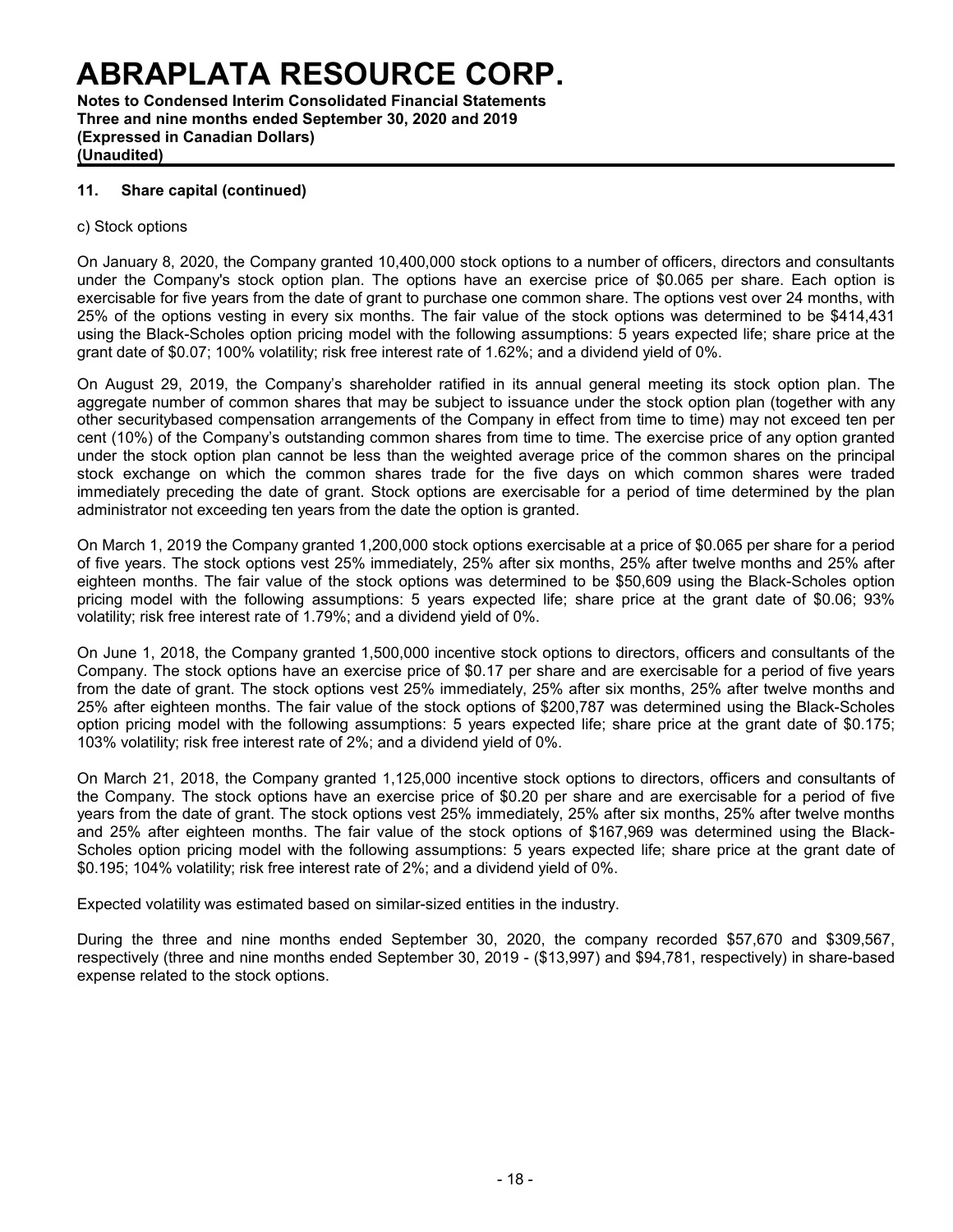**Notes to Condensed Interim Consolidated Financial Statements Three and nine months ended September 30, 2020 and 2019 (Expressed in Canadian Dollars) (Unaudited)**

# **11. Share capital (continued)**

c) Stock options (continued)

The movement in the Company's share options for the periods ended September 30, 2020 and 2019 are as follows:

|                             | Number of stock<br>options outstanding | <b>Weighted average</b><br>exercise price |       |  |
|-----------------------------|----------------------------------------|-------------------------------------------|-------|--|
| Balance, December 31, 2018  | 5,175,000                              | \$                                        | 0.35  |  |
| Granted                     | 1,200,000                              |                                           | 0.065 |  |
| Balance, September 30, 2019 | 6,375,000                              | Φ                                         | 0.29  |  |
|                             |                                        |                                           |       |  |
| Balance, December 31, 2019  | 13,229,375                             | \$                                        | 0.19  |  |
| <b>Expired</b>              | (2,538,750)                            |                                           | 0.23  |  |
| Granted                     | 10,400,000                             |                                           | 0.07  |  |
| Exercised                   | (2,340,000)                            |                                           | 0.13  |  |
| Balance, September 30, 2020 | 18,750,625                             | S                                         | 0.09  |  |

Stock options outstanding as at September 30, 2020:

| <b>Expiry date</b> | <b>Options</b><br>outstanding | <b>Exercise</b><br>price (\$) | Remaining<br>contractual<br>life (years) | <b>Options</b><br>exercisable |
|--------------------|-------------------------------|-------------------------------|------------------------------------------|-------------------------------|
| December 19, 2020  | 200,625                       | 0.14                          | 0.22                                     | 200,625                       |
| December 19, 2020  | 187,500                       | 0.16                          | 0.22                                     | 187,500                       |
| June 7, 2022       | 200,000                       | 0.63                          | 1.68                                     | 200,000                       |
| November 22, 2022  | 850,000                       | 0.25                          | 2.15                                     | 850,000                       |
| March 21, 2023     | 500,000                       | 0.20                          | 2.47                                     | 500,000                       |
| June 1, 2023       | 800,000                       | 0.17                          | 2.67                                     | 800,000                       |
| April 26, 2023     | 4,810,625                     | 0.14                          | 2.57                                     | 2,706,250                     |
| March 1, 2024      | 700,000                       | 0.07                          | 3.42                                     | 525,000                       |
| June 24, 2024      | 601,875                       | 0.14                          | 3.73                                     | 200,625                       |
| January 8, 2025    | 9,900,000                     | 0.07                          | 4.28                                     | 2,175,000                     |
|                    | 18,750,625                    | 0.11                          | 3.41                                     | 8,345,000                     |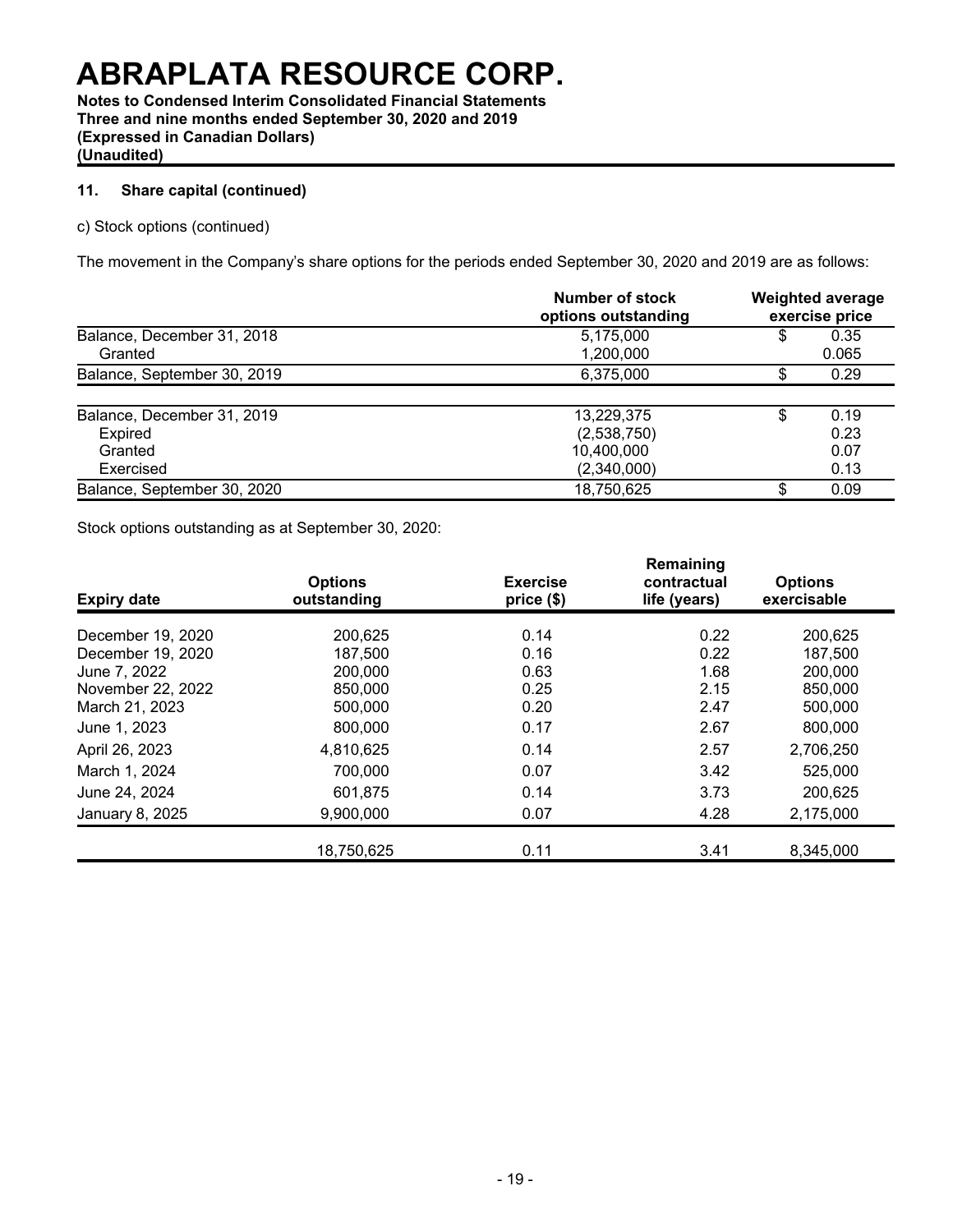**Notes to Condensed Interim Consolidated Financial Statements Three and nine months ended September 30, 2020 and 2019 (Expressed in Canadian Dollars) (Unaudited)**

### **11. Share capital (continued)**

d) Warrants

Warrant transactions are summarized as follows:

|                             | Number of<br>warrants |    | <b>Weighted average</b><br>exercise price (\$) |
|-----------------------------|-----------------------|----|------------------------------------------------|
| Balance, December 31, 2018  | 14,250,682            | \$ | 0.30                                           |
| <b>Issued</b>               | 15,000,000            |    | 0.10                                           |
| Balance, September 30, 2019 | 29,250,682            |    | 0.20                                           |
|                             |                       |    |                                                |
| Balance, December 31, 2019  | 114,003,407           | \$ | 0.21                                           |
| Issued                      | 107,544,228           |    | 0.24                                           |
| Exercised                   | (12, 754, 865)        |    | 0.20                                           |
| <b>Expired</b>              | (13,758,634)          |    | 0.29                                           |
| Balance, June 30, 2020      | 195,034,136           | S  | 0.22                                           |

Warrants outstanding as at September 30, 2020:

| <b>Expiry date</b> | <b>Warrants</b><br>outstanding | <b>Exercise</b><br>price(\$) | Remaining<br>contractual<br>life (years) |  |  |  |
|--------------------|--------------------------------|------------------------------|------------------------------------------|--|--|--|
| May 4, 2021        | 3,124,711                      | 0.30                         | 0.59                                     |  |  |  |
| July 13, 2021      | 495,062                        | 0.30                         | 0.83                                     |  |  |  |
| October 31, 2021   | 22,483,333                     | 0.10                         | 1.08                                     |  |  |  |
| July 9, 2022       | 43,478,261                     | 0.17                         | 1.77                                     |  |  |  |
| July 9, 2022       | 2,086,800                      | 0.15                         | 1.77                                     |  |  |  |
| September 1, 2022  | 33, 333, 333                   | 0.40                         | 1.92                                     |  |  |  |
| September 1, 2022  | 3,645,834                      | 0.27                         | 1.92                                     |  |  |  |
| April 26, 2023     | 49,289,303                     | 0.27                         | 2.57                                     |  |  |  |
| May 14, 2023       | 24,297,500                     | 0.15                         | 2.62                                     |  |  |  |
| April 8, 2024      | 8,684,000                      | 0.10                         | 3.52                                     |  |  |  |
| April 18, 2024     | 4,116,000                      | 0.10                         | 3.55                                     |  |  |  |
|                    | 195,034,137                    | 0.22                         | 2.12                                     |  |  |  |

On May 14, 2020 in connection with the private placement (note 11(b)) the Company issued 25,000,000 warrants exercisable at \$0.15 for a period of three years.

On July 9, 2020 in connection with the private placement (note 11(b)) the Company issued 43,478,261 warrants exercisable at \$0.17 for a period of two years.

On July 9, 2020 in connection with the private placement (note 11(b)) the Company issued 2,086,800 broker warrants exercisable at \$0.15 for a period of two years.

On September 1, 2020 in connection with the private placement (note 11(b)) the Company issued 33,333,333 broker warrants exercisable at \$0.40 for a period of two years.

On September 1, 2020 in connection with the private placement (note 11(b)) the Company issued 3,645,834 broker warrants exercisable at \$0.27 for a period of two years.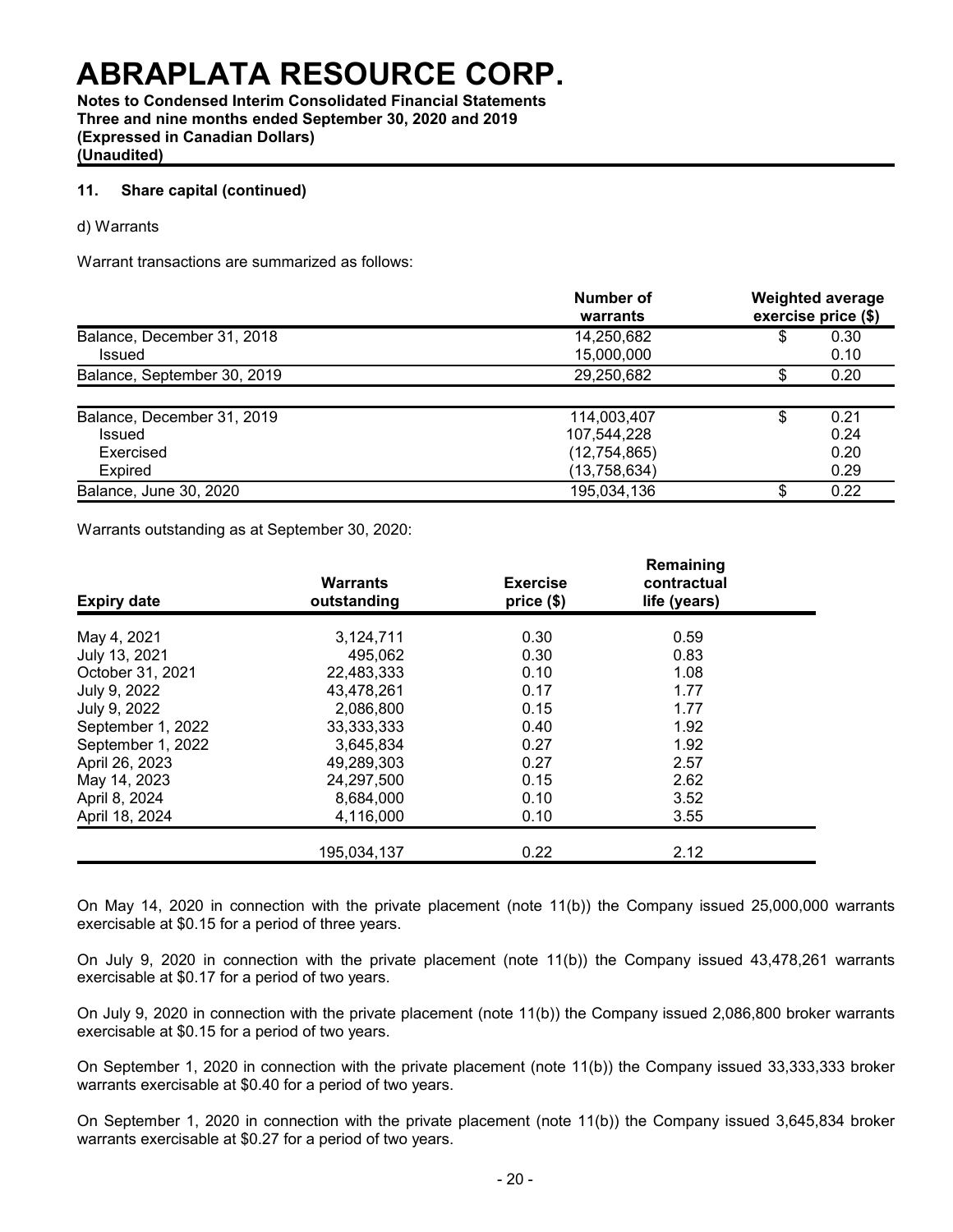**Notes to Condensed Interim Consolidated Financial Statements Three and nine months ended September 30, 2020 and 2019 (Expressed in Canadian Dollars) (Unaudited)**

### **11. Share capital (continued)**

#### d) Warrants (continued)

On April 18, 2019 in connection with the private placement (note 11(b)) the Company issued 15,000,000 warrants exercisable at \$0.10 for a period of five years.

On October 31, 2019, in connection with the private placement (note 11(b)) the Company issued 25,000,000 warrants. Each warrant entitles the holder to acquire one additional common share at a price of \$0.10 for a period of twenty-four months.

### **12. Related party transactions**

Key management personnel include the members of the Board of Directors and officers of the Company, who have the authority and responsibility for planning, directing and controlling the activities of the Company. Amounts paid and accrued to directors, former director, officers and companies in which directors and officers are shareholders or partners are as follows:

|                       | Three months ended<br>September 30, |         |      |                |      | Nine months ended<br>September 30, |     |                |  |  |
|-----------------------|-------------------------------------|---------|------|----------------|------|------------------------------------|-----|----------------|--|--|
|                       | 2020                                |         | 2019 |                | 2020 |                                    |     | 2019           |  |  |
| Salaries and benefits | \$                                  | 185.000 | \$   | $\blacksquare$ | \$   | 277.500                            | \$. | $\blacksquare$ |  |  |
| Administration        |                                     | -       |      | 15.000         |      | 25,000                             |     | 45,000         |  |  |
| Consulting fees       |                                     | 7.500   |      | 22,500         |      | 32,500                             |     | 67,500         |  |  |
| Professional fee      |                                     | 36,763  |      | 22,688         |      | 90.115                             |     | 44,066         |  |  |
| Share-based payments  |                                     | 42,163  |      | 8,749          |      | 199.114                            |     | 47,902         |  |  |
|                       | S                                   | 166.791 | \$   | 68.937         |      | 624.229                            | ደ.  | 204.468        |  |  |

As at September 30, 2020, \$12,572 (December 31, 2019 – \$50,422) was payable to directors, officers and companies in which directors and officers are shareholders or partners of the Company. These amounts are unsecured, noninterest bearing and have no specific terms of repayment.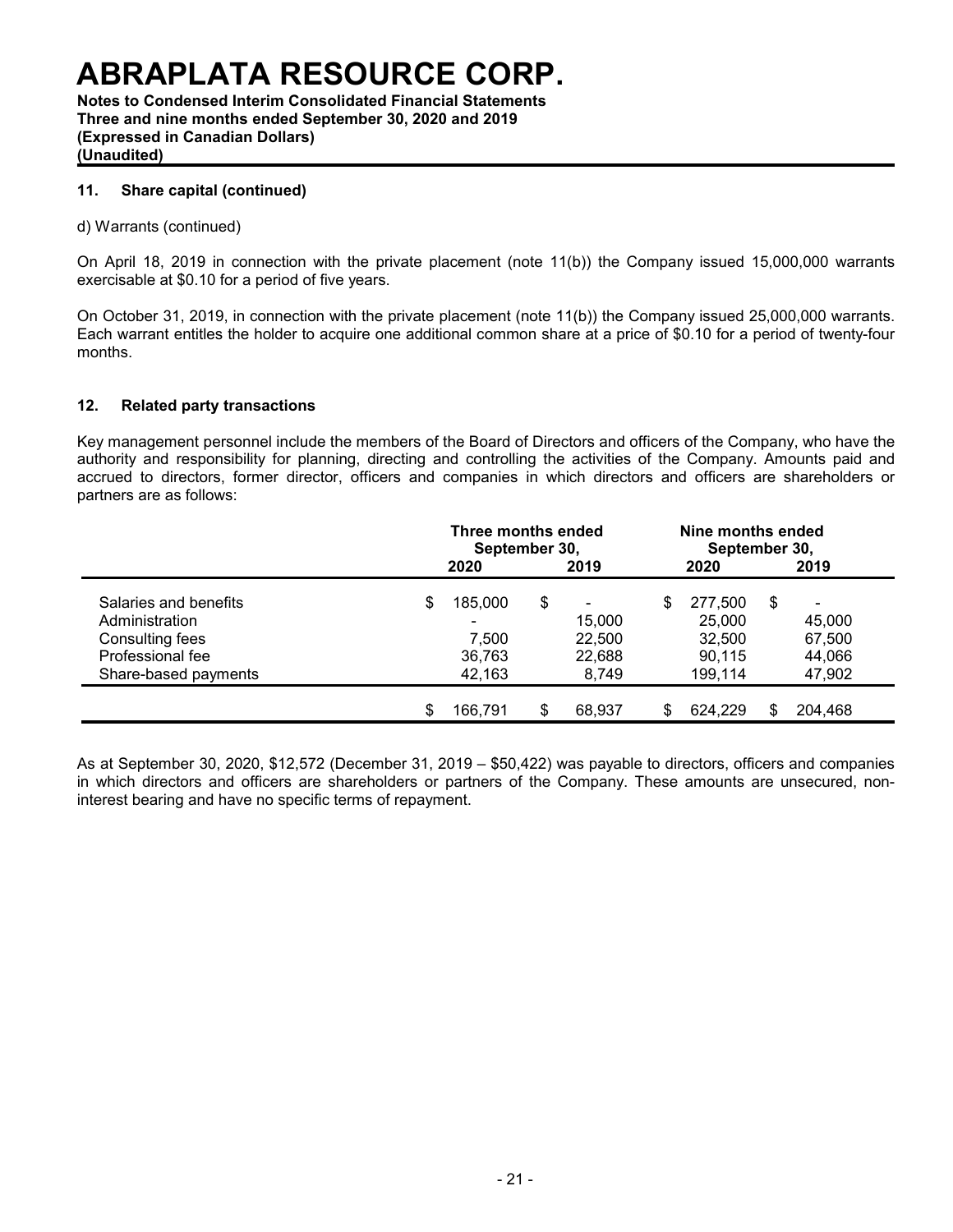**Notes to Condensed Interim Consolidated Financial Statements Three and nine months ended September 30, 2020 and 2019 (Expressed in Canadian Dollars) (Unaudited)**

#### **13. Segmented information**

Operating segments are reported in a manner consistent with internal reporting provided to the chief operating decisionmaker. The chief operating decisionmaker is responsible for allocating resources and assessing performance of the operating segments and has been identified as the Company's CEO. During the three and nine months ended September 30, 2020, the Company has two (three and nine months ended September 30, 2019 – one) operating segments.

The Company's reportable segments are based on the geographic region for the Company's operations and include Argentina and Chile.

The segmental report is as follows:

| As at September 30, 2020            | Argentina               |    | <b>Chile</b> | Canada                   | Total          |  |
|-------------------------------------|-------------------------|----|--------------|--------------------------|----------------|--|
| Current assets                      | \$23,164,662            | S  | 167,358      | \$1,483,754              | \$24,815,774   |  |
| Equipment                           |                         |    | 421          |                          | 421            |  |
| Right-of-use asset                  | 4,676                   |    |              | 4,332                    | 9,008          |  |
| Mineral property interest           | 5,179,939               |    | 4,339,583    | $\overline{\phantom{a}}$ | 9,519,522      |  |
| Total assets                        | \$28,349,277            | \$ | 4,507,362    | \$1,488,086              | \$34,344,725   |  |
| <b>Total liabilities</b>            | 347,609                 | \$ | 138,971      | \$6,931,778              | \$7,418,358    |  |
| Net loss for the three months ended |                         |    |              |                          |                |  |
| September 30, 2020                  | $(1,366,176)$ \$<br>\$. |    | (45, 520)    | (656, 688)<br>\$         | \$ (2,068,384) |  |
| Net loss for the nine months ended  |                         |    |              |                          |                |  |
| September 30, 2020                  | (2,470,497)<br>S.       | S  | (79, 230)    | \$(1,694,822)            | \$ (4,244,549) |  |

#### **14. Commitments**

Effective June 1, 2017, the Company has agreed to pay a monthly fee of \$10,000 for provision of management and administrative services. The agreement was amended starting from September 1, 2018 the monthly fee was reduced to \$5,000. The agreement may be terminated by the Company with 60-days written notice, which was provided to be effective May 31, 2020.

As at September 30, 2020, the Company has mineral interest commitments at its Diablillos, Cerro Amarillo and La Coipita projects in the form of option payments, although as at the current date the Company had the commitments shown in the table below, some of these commitments could be reduced, deferred or eliminated pending the outcome of the strategic review. The Company also has operating expenses in Buenos Aires, Chile, Vancouver and Toronto.

The Company has the following commitments:

|                                                                                                                               | Years ended December 31. |                           |    |                              |    |                              |  |                                            |                                        |  |
|-------------------------------------------------------------------------------------------------------------------------------|--------------------------|---------------------------|----|------------------------------|----|------------------------------|--|--------------------------------------------|----------------------------------------|--|
|                                                                                                                               |                          | 2020                      |    | 2021                         |    | 2022                         |  | 2023                                       | <b>After 2024</b>                      |  |
| <b>Diabilillos</b><br>La Coipita<br>Santo Domingo Mayares                                                                     | \$                       | 86.704<br>13,339          | \$ | 173.407<br>133.390<br>53.356 | \$ | 173.407<br>266.780<br>66.695 |  | 1,333,900<br>533.560<br>133.390            | \$10,897,963<br>4,668,650<br>3,067,970 |  |
| Total mineral interest commitments<br>Minimum office rental payments in Argentina<br>Minimum office rental payments in Canada |                          | 100.043<br>3.401<br>3.043 |    | 360.153                      |    | 506.882                      |  | 2.000.850<br>-<br>$\overline{\phantom{0}}$ | 18,634,583                             |  |
| Total commitments                                                                                                             | \$                       | 106.487                   |    | 360.153                      |    | 506.882                      |  |                                            | \$ 2.000.850 \$18.634.583              |  |